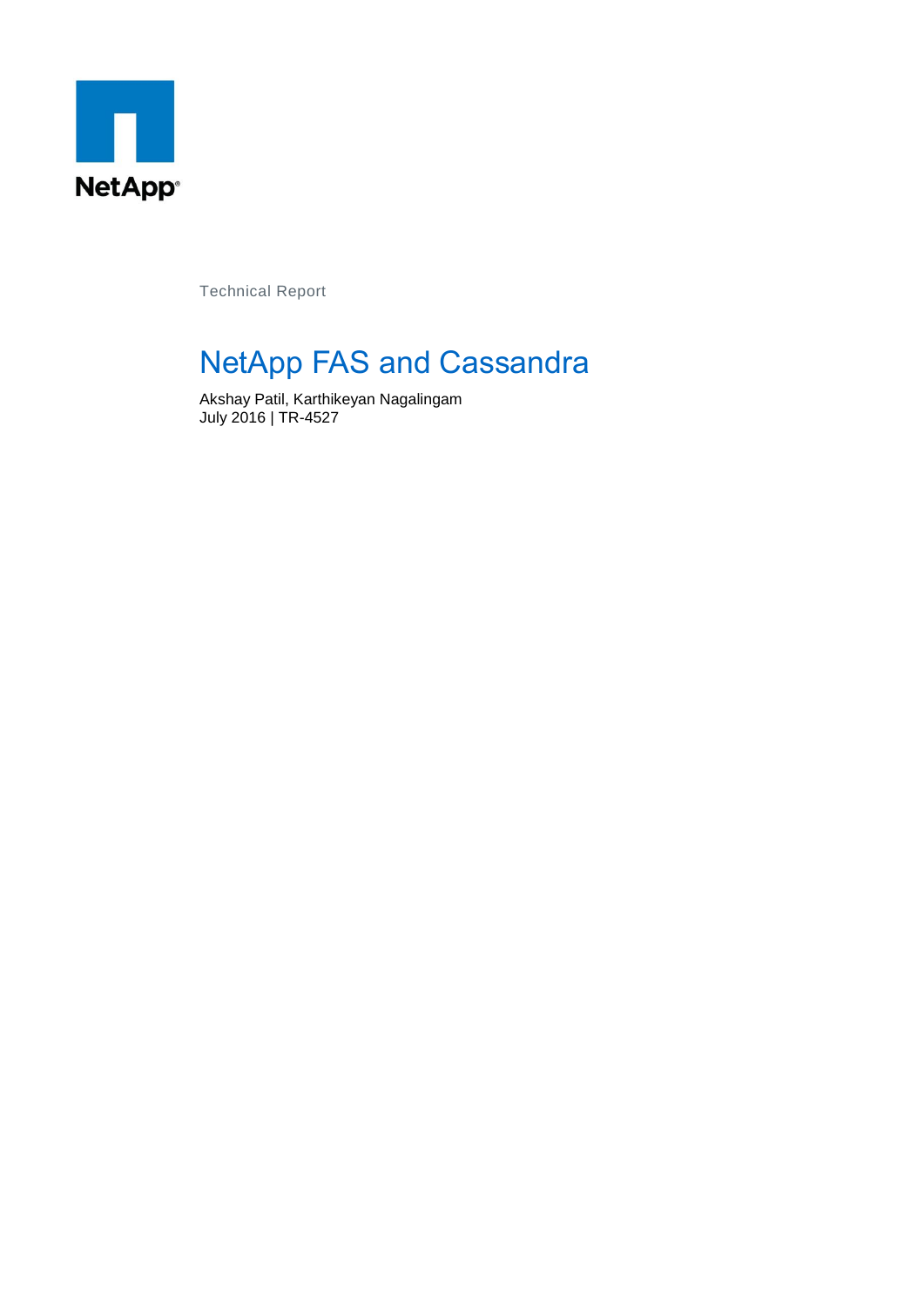#### **TABLE OF CONTENTS**

| 1                |     |  |
|------------------|-----|--|
| $\mathbf{2}$     |     |  |
|                  | 2.1 |  |
|                  | 2.2 |  |
|                  | 2.3 |  |
| 3                |     |  |
|                  | 3.1 |  |
|                  | 3.2 |  |
| $\blacktriangle$ |     |  |
|                  | 4.1 |  |
|                  | 4.2 |  |
|                  | 4.3 |  |
|                  | 4.4 |  |
|                  | 4.5 |  |
|                  | 4.6 |  |
|                  | 4.7 |  |
| 5                |     |  |
|                  |     |  |
|                  |     |  |
|                  |     |  |
|                  |     |  |
|                  |     |  |
|                  |     |  |

#### **LIST OF TABLES**

#### **LIST OF FIGURES**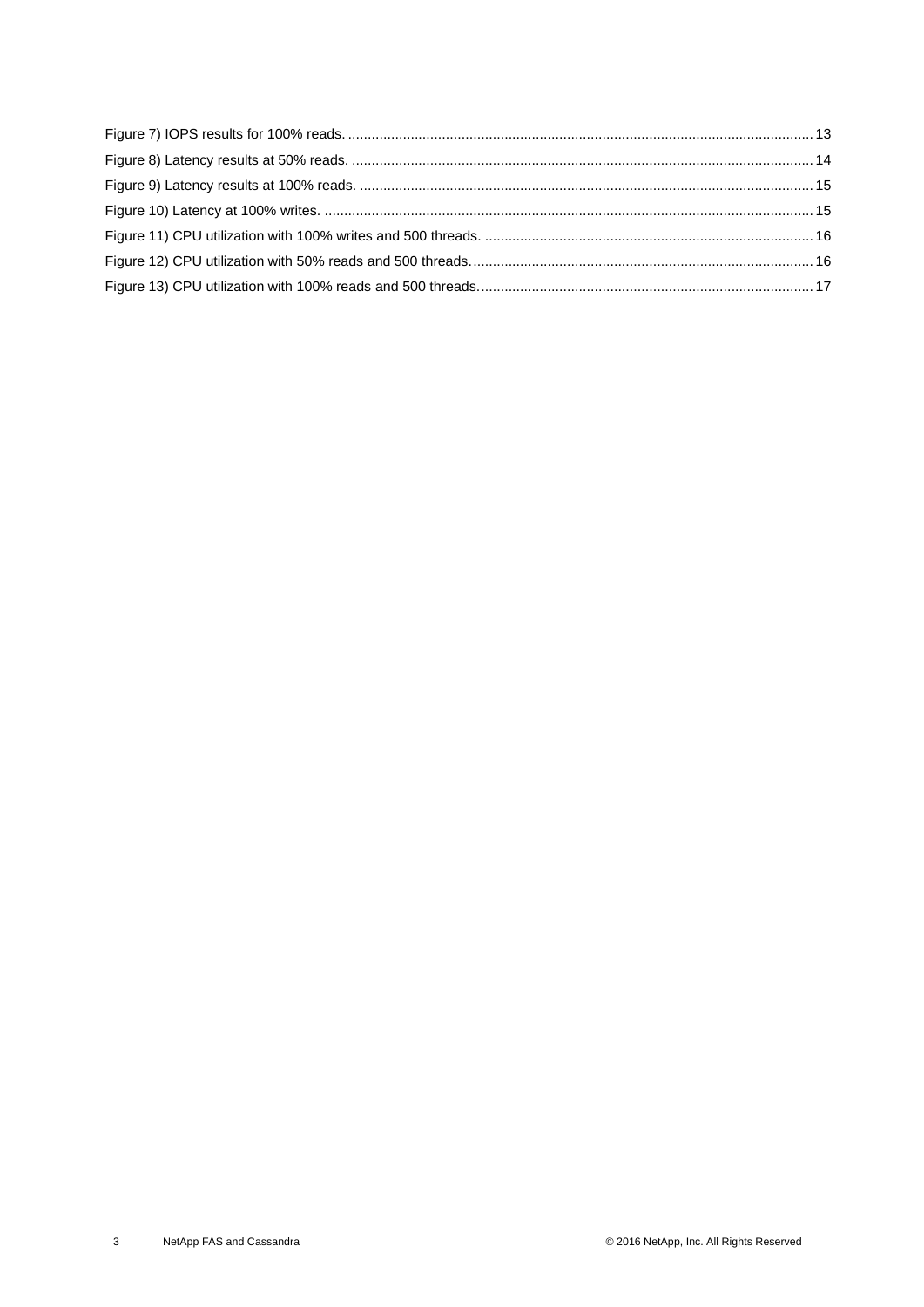# <span id="page-3-0"></span>**1 Introduction**

Apache Cassandra is a massively scalable open source nonrelational database that offers continuous availability, linearly scalable performance, operational simplicity, and easy data distribution across multiple data centers and cloud availability zones. It is a popular column-oriented database. Many modern applications use Cassandra as a database in the back end due to its rich features, including, but not limited to, high availability, partition tolerance, and no single point of failure. Key use cases of Cassandra are web applications with large data requirements, analytics applications, recommendation systems, fraud detection systems, Internet of Things (IoT) applications, and so on.

Cassandra provides high availability by having a user-defined replication factor, where a database administrator can set a custom replication factor, which makes sure of automatic failover within the cluster. Even if one node in the cluster is down, data is reconstructed using the replicated data from the cluster. Cassandra supports seamless horizontal scalability. It also supports tunable consistency; it makes sure that data is always available. It follows a peer-to-peer distributed architecture with no single point of failure. Data access is done by using Cassandra Query Language(CQL), which is similar to SQL.

This reference architecture demonstrates a validated solution design for efficiently deploying a Cassandra NoSQL database on the Data Fabric enabled by NetApp® using NetApp FAS8080. In this solution, the scale-out NetApp FAS array hosts a Cassandra cluster. Backup and disaster recovery services are provided by NetApp Snap Creator®. The NetApp solution offers the following key benefits:

- Better performance as compared to DAS
- Backup and recovery using NetApp Snapshot® technology using Snap Creator

# <span id="page-3-1"></span>**2 Solution Overview**

In the end-to-end solution, Cassandra is hosted on FAS8080 storage running NetApp Data ONTAP<sup>®</sup> 8.3.1. Each Cassandra node was installed on a physical RHEL server. The NetApp FAS8080 is a shared array that is optimized for use with pure flash, and the system is designed for applications that demand low latency with all of the reliability and data services for which NetApp is known. NetApp Snap Creator backup software creates instant NetApp Snapshot copies and clones for creating copies of the entire environment for use in backup, restore, and creating space-efficient copies of the database.

# <span id="page-3-2"></span>**2.1 NetApp FAS**

NetApp FAS is a combination of high-performance hardware and adaptive storage software. FAS can unify your SAN and NAS storage needs. The NetApp FAS storage solution, when used with Cassandra provides manageability, high performance, efficiency, and data protection in the cloud and on the premises. It creates NetApp Snapshot copies, which are point-in-time images of the file system. Using NetApp SnapRestore®, you can restore the entire file system using the Snapshot copies in seconds. In terms of performance, FAS storage controller provides low latency and high throughput for enterprise workloads such as Cassandra.

For more information about NetApp FAS, see [NetApp FAS Hybrid Storage Array.](http://www.netapp.com/in/products/storage-systems/fas8000/)

## <span id="page-3-3"></span>**2.2 Snap Creator Framework**

The NetApp Snap Creator framework allows you to standardize and simplify backup, restore, and disaster recovery in any environment. It's a unified data protection solution for standard and custom applications.

The Snap Creator framework provides:

- **Application-consistent data protection.** Provides a centralized solution for backing up critical information, integrating with existing application architectures for data consistency and to reduce operating costs.
- **Extensibility.** Achieve fast integration using NetApp modular architecture and policy-based automation.
- **Cloud readiness.** OS-independent Snap Creator functionality supports physical and virtual platforms and interoperates with IT-as-a-service and cloud environments.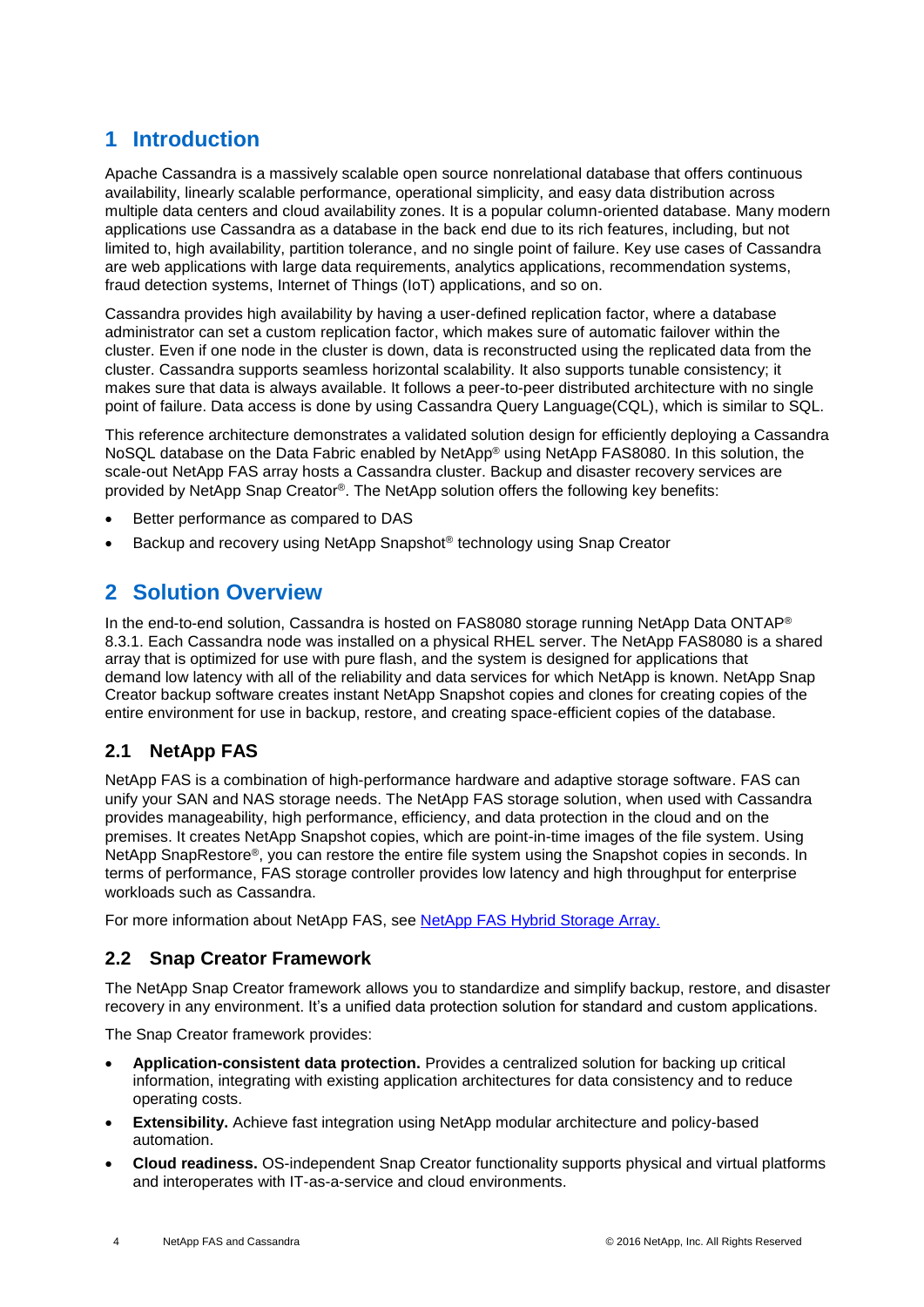## <span id="page-4-0"></span>**2.3 Apache Cassandra Architecture Overview**

Apache Cassandra handles big data workloads by employing a peer-to-peer distributed architecture across homogeneous nodes. Data is distributed among all nodes in the cluster, and all nodes are in communication with each other. The write activities to a node are first written to a commit log and then indexed and written to the memtable. After the memtable is full, the data is flushed to a sorted string table (SSTable) data file. All writes are automatically partitioned and replicated throughout the cluster.

This section explains how read and write requests are handled by Cassandra.

#### **Cassandra Read Path**

[Figure 1](#page-4-1) shows read operation by Cassandra when a read request is received on a node.

When a read request is sent from a client to a Cassandra node, the node uses the bloom filter to identify the SSTable that contains the key. Depending on the key, the node determines where the data lies and serves the data from that location.



<span id="page-4-1"></span>**Figure 1) Cassandra read path.**

## **Cassandra Write Path**

When a write/update request is sent from a client to a Cassandra node, it does the following operations:

- Writes the data to an in-memory memtable.
- 2. Appends the mutation in a commit log.

Eventually memtables are flushed to the disk-based SSTables, thereby moving data from memory to disk.

SSTables are immutable files of key/value string pairs, sorted by keys. SSTables also support compression. After a default size has been reached for the SSTable, they are compacted in Cassandra to save disk space.

[Figure 2](#page-5-2) depicts the write operation by Cassandra when a write request is received on a node.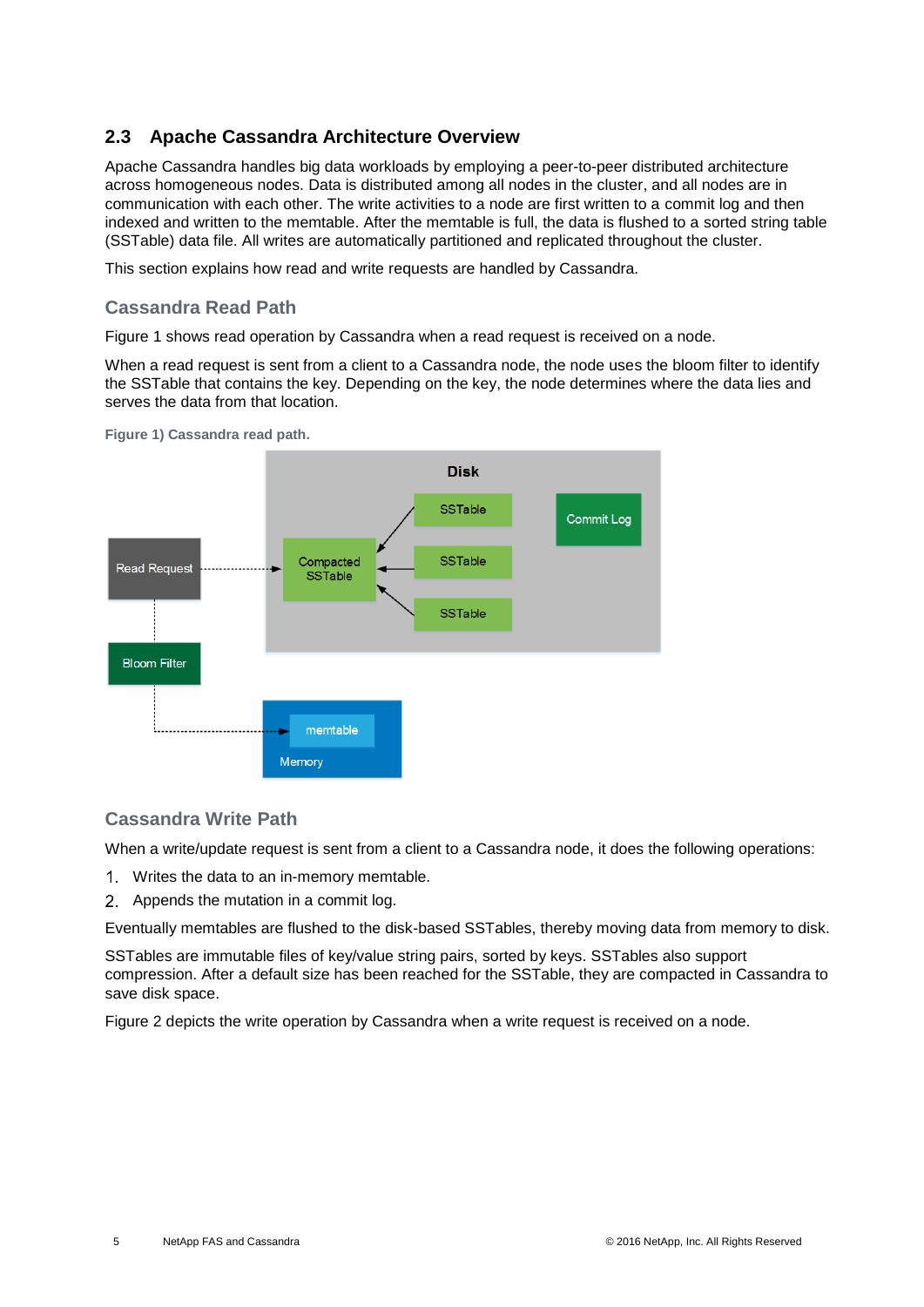<span id="page-5-2"></span>**Figure 2) Cassandra write path.**



# <span id="page-5-0"></span>**3 Solution Architecture**

This section describes the Cassandra architecture, including its components and layout. It also describes the validated architecture and the storage architecture.

## <span id="page-5-1"></span>**3.1 Cassandra Cluster Architecture**

Cassandra clusters employ a ring topology. Each node carries some amount of data, depending upon the replication factor and replication strategy defined by the database administrator. There is no single point of failure in a Cassandra cluster; if one node is down, the other nodes can rebuild the data by using the replica data stored in the cluster. Figure 3 shows an example of horizontally scalable Cassandra architecture, in which multiple nodes can be added to the cluster even in a live environment. The newly added node automatically bootstraps itself with the cluster, and it is added to the existing cluster ring by the automatically generated tokens by Cassandra.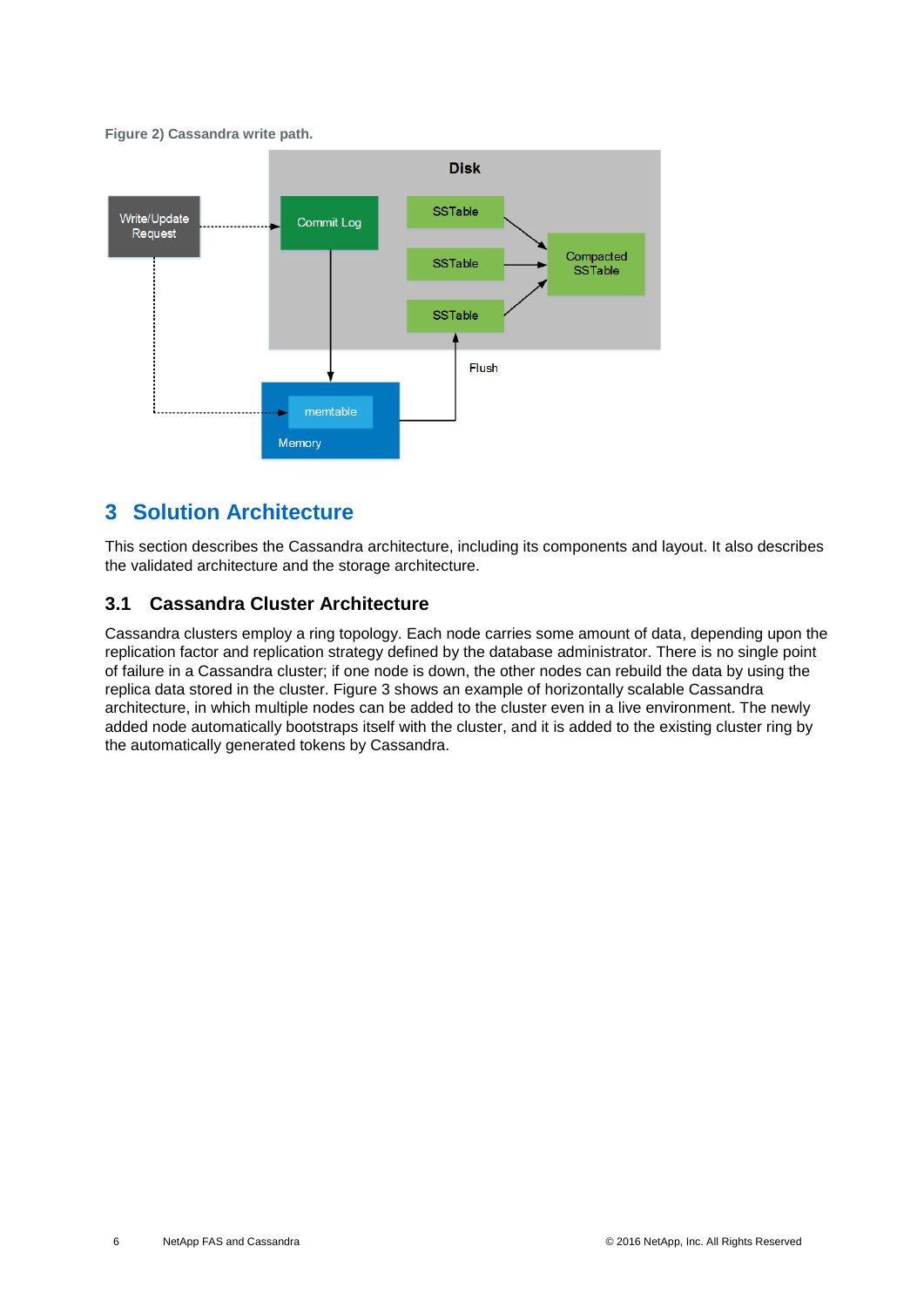<span id="page-6-1"></span>



#### <span id="page-6-0"></span>**3.2 Network Architecture**

[Figure 4](#page-7-4) depicts the network architecture. A zone with eight servers and the two switches was created to communicate with the NetApp storage. The host server and the NetApp storage are connected through a 10Gbps FC switch. Four FC ports per switch were used in this setup.

In addition to zoning, multipathing was enabled for high availability and to provide multiple paths for writing data to the NetApp LUNs. For details about zoning and multipathing, see the appendix.

The storage side includes two aggregates (one for each of the FAS8080 storage controllers), each containing 22 SSDs. Each aggregate contains four volumes, with each volume containing two LUNs. These LUNs are mounted on the host server by presenting these LUNs to our C\* hosts with an EXT4 file system on them. The result of this configuration is that the database files are spread evenly across both storage controllers, allowing for each to contribute evenly to the overall performance of the system.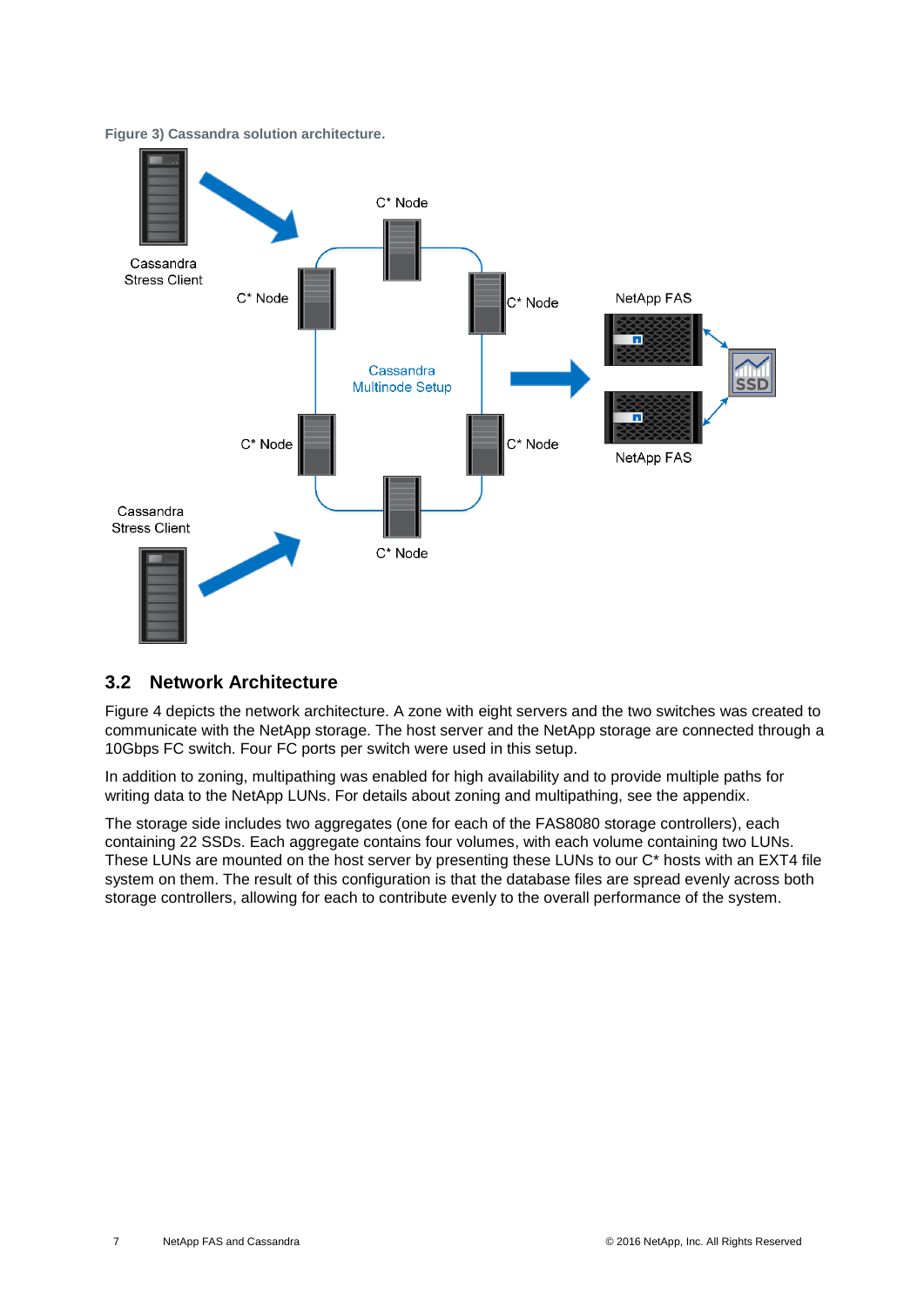<span id="page-7-4"></span>**Figure 4) Network architecture.**



<span id="page-7-0"></span>**4 Solution Validation**

#### <span id="page-7-1"></span>**4.1 Hardware and Software Prerequisites**

[Table 1](#page-7-3) lists the hardware and software used in our setup.

<span id="page-7-3"></span>

|  | Table 1) Hardware and software requirements. |
|--|----------------------------------------------|

| Hardware          | <b>Details</b>                     |
|-------------------|------------------------------------|
| 8 x host servers  | 2.4GHz CPU, 256GB RAM              |
| Storage           | NetApp FAS8080 with 22 x SSD disks |
| <b>Network</b>    | 2 x 10Gbps FC switches             |
| Software          | Details                            |
| Operating system  | RHEL 6.6                           |
| Database          | Apache Cassandra 2.1.0             |
| Benchmarking tool | Cassandra stress tool              |

## <span id="page-7-2"></span>**4.2 Setting Up Multinode Cassandra Cluster**

Cassandra utilizes a ring topology, in which multiple nodes can be added to the cluster without needing to restart the cluster. A multinode cluster can be created by configuring the cassandra.yaml file in each of the Cassandra nodes. There should be a seed node mentioned to configure a multinode cluster. This parameter makes sure that the node that wants to joins a cluster knows at least one other node in the ring.

- Download Cassandra from http://cassandra.apache.org/download/.
- 2. Extract the package on each node.
- 3. To set up a multinode cluster, the install location/conf/ cassandra.yaml file needs to be configured as shown in [Table 2.](#page-8-0)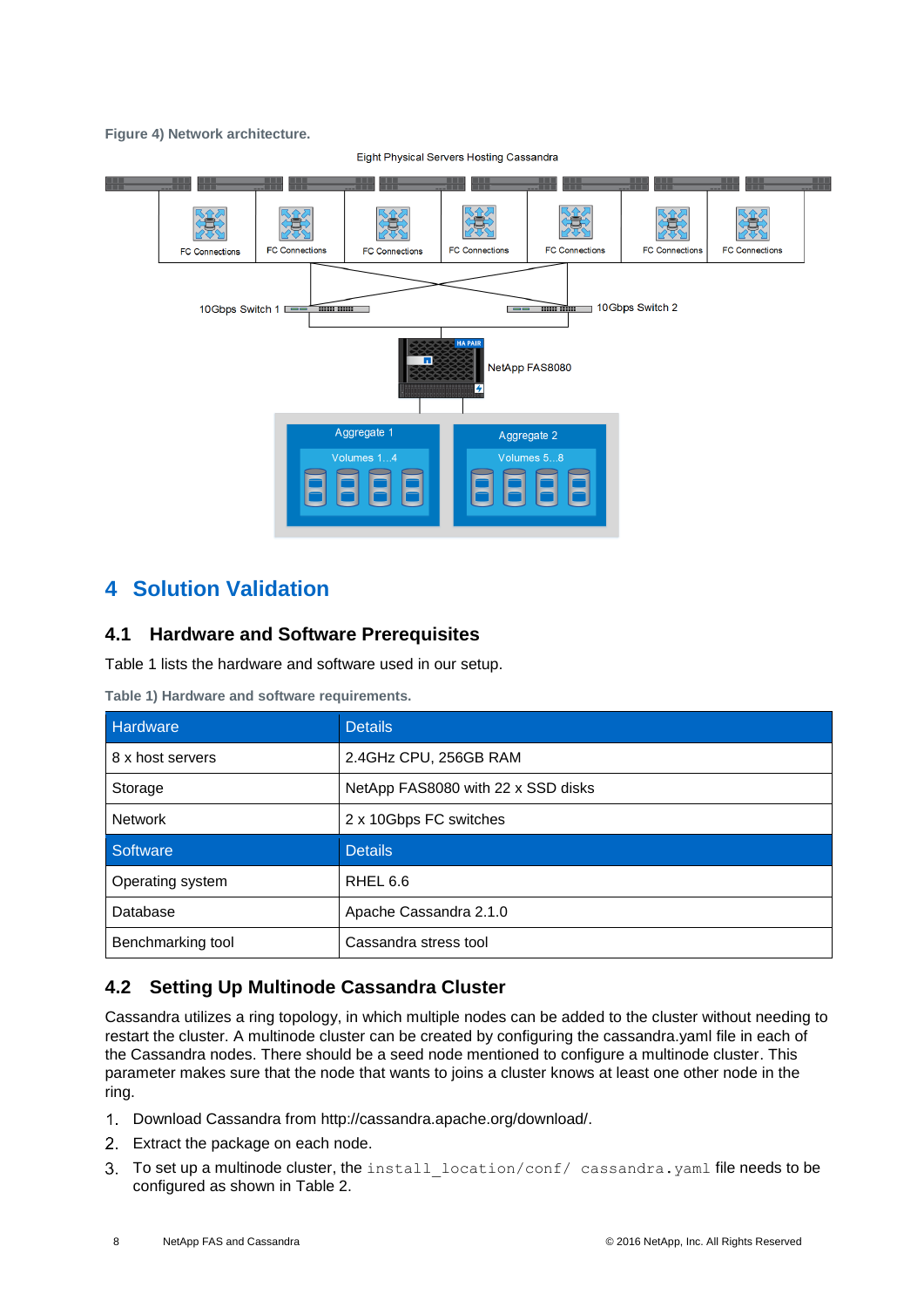#### <span id="page-8-0"></span>**Table 2) cassandra.yaml configuration.**

| Parameter                | <b>Default Value</b>                   | <b>Recommended Value</b>             | <b>Description</b>                                                                                                                                                                                                                                |
|--------------------------|----------------------------------------|--------------------------------------|---------------------------------------------------------------------------------------------------------------------------------------------------------------------------------------------------------------------------------------------------|
| Cluster name             | <b>Test cluster</b>                    | Any_Name                             | Name of the cluster. This is<br>mainly used to prevent the<br>Cassandra nodes in one<br>logical cluster from joining<br>another. All the nodes in a<br>Cassandra cluster should<br>have the same name.                                            |
| Data directory           | Install location/data/data             | /Path_to_NetApp_Lun/<br>data         | Path to directories where<br>Cassandra should store data.                                                                                                                                                                                         |
| Commitlog<br>directory   | Install_location/data/commitlog        | /Path_to_NetApp_Lun/<br>commitlog    | Path to directories where<br>Cassandra should store the<br>commit logs.                                                                                                                                                                           |
| Saved cache<br>directory | Install_location/data/saved_ca<br>ches | /Path_to_NetApp_Lun/<br>saved_caches | Path to directories where<br>Cassandra should store<br>saved cache files.                                                                                                                                                                         |
| Seed node                | 127.0.0.1                              | IP/host name of seed<br>node         | Seeds are used during<br>startup to discover the<br>cluster. The seed node<br>bootstraps the gossip<br>process for new nodes<br>joining the cluster. There can<br>be multiple seeds in a cluster,<br>but not every node should be<br>a seed node. |
| Listen address           | localhost                              | IP/host name of the<br>node          | An address or interface to<br>bind to and tell other<br>Cassandra nodes where they<br>should connect to form a<br>cluster. It should be the IP<br>address or host name of the<br>node.                                                            |
| <b>RPC</b> address       | localhost                              | IP/host name of the<br>node          | Allows broadcast to drivers<br>and other Cassandra nodes.                                                                                                                                                                                         |
| Endpoint snitch          | SimpleSnitch                           | GossipingFileProperty<br>Snitch      | Allows Cassandra to spread<br>replicas around your cluster<br>to avoid correlated failures.                                                                                                                                                       |

Open all the Cassandra ports from the firewall on each host. See the appendix for all the ports used by Cassandra.

Start the seed node first by running the following command:

> /install\_location/bin/Cassandra

- Start the other nodes one by one after the seed node is up.
- Check the cluster status by running the following command:

> /install\_location/bin/nodetool status

The output of the previous command displays whether the status of the node is UP or DOWN: that is, if the node is included in our Cassandra ring or not. It also displays the state of the node as one of the following:

- **Normal.** This state indicates that the node is in an optimal state and can send and receive data.
- **Leaving.** This state indicates that the node is leaving the ring and is currently redistributing its tokens to other nodes in the cluster.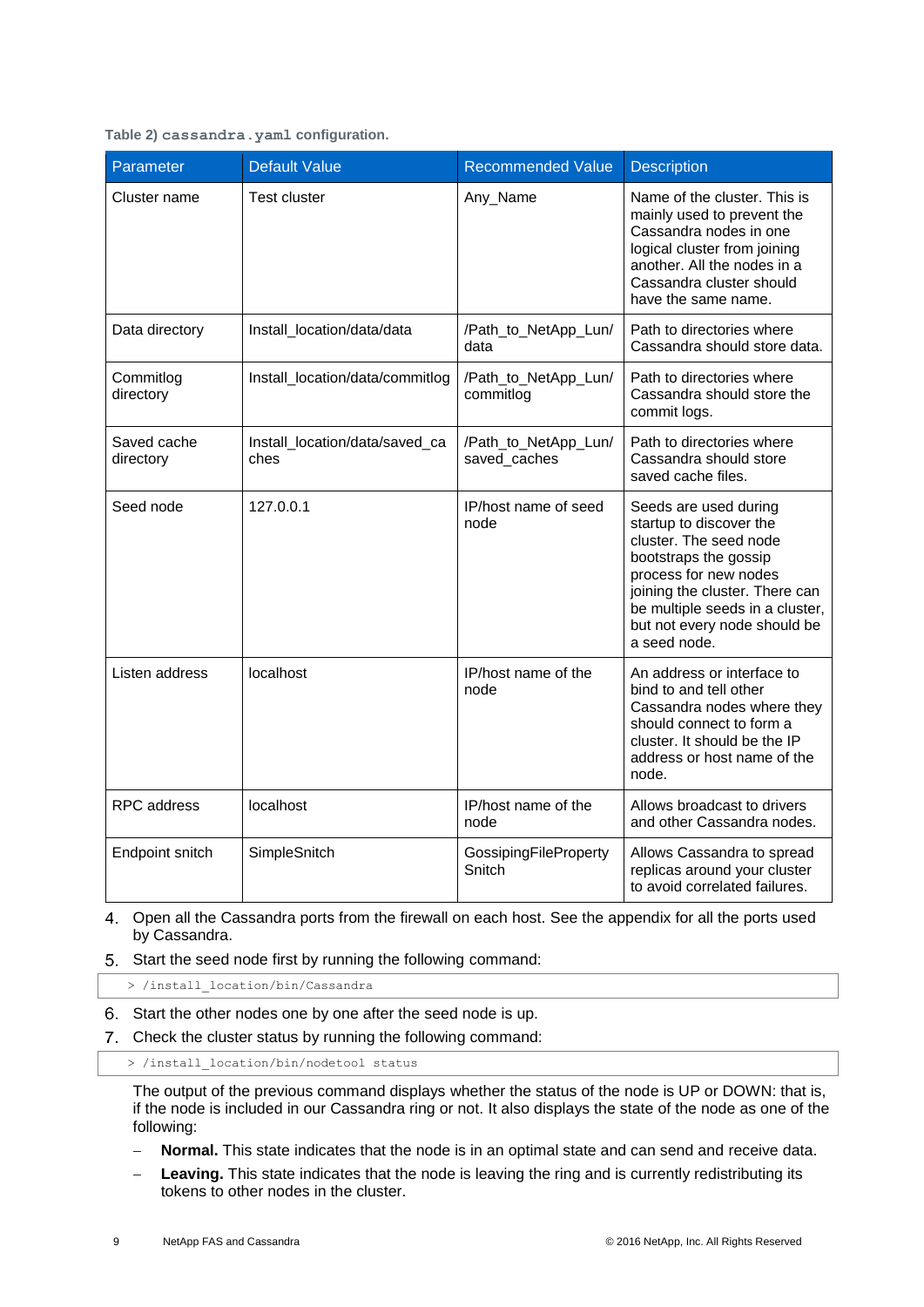- **Joining.** This state indicates that the node has just joined the ring by contacting the seed node and is waiting for its share of tokens.
- **Moving.** This state indicates that the node is moving its data to other nodes before leaving the ring or is getting data from some other node after joining the Cassandra ring.

Ideally, every node in the cluster should be in the UN state: that is, Up and Normal. The following screenshot shows a sample output for the nodetool status command.

|    | [root@stlrx2540m1-68 apache-cassandra-2.1.01# bin/nodetool status |          |        |       |                                                                                                     |      |
|----|-------------------------------------------------------------------|----------|--------|-------|-----------------------------------------------------------------------------------------------------|------|
|    |                                                                   |          |        |       | Note: Ownership information does not include topology; for complete information, specify a keyspace |      |
|    | Datacenter: DC1                                                   |          |        |       |                                                                                                     |      |
|    | ---------------                                                   |          |        |       |                                                                                                     |      |
|    | Status=Up/Down                                                    |          |        |       |                                                                                                     |      |
|    | / State=Normal/Leaving/Joining/Moving                             |          |        |       |                                                                                                     |      |
|    | Address                                                           | Load     | Tokens | Owns  | Host ID                                                                                             | Rack |
| UN | 10.63.150.190                                                     | 28.92 GB | 256    | 13.6% | 15d97774-b4ce-4330-bdb8-53b8ce132e1a                                                                | RAC1 |
| UN | 10.63.150.165 45.94 GB                                            |          | 256    | 15.3% | e0ca50a4-549e-4058-813b-83ad794b5e3c                                                                | RAC1 |
| UN | 10.63.150.163                                                     | 43.68 GB | 256    | 14.8% | c1f01fba-2d2e-464e-816c-817ee462dead                                                                | RAC1 |
| ÚN | 10.63.150.178 19.17 GB                                            |          | 256    | 14.1% | 7543e777-daa6-463b-b38b-3a9c00bf00eb                                                                | RAC1 |
| ÚN | 10.63.150.161                                                     | 43.7 GB  | 256    | 15.0% | a55d429d-5218-4407-9b23-a53d802a2c25                                                                | RAC1 |
| ÜN | 10.63.150.177 1.3 GB                                              |          | 256    | 13.2% | de6d6d26-5d85-45f8-81ba-ae8ab29b8c5e                                                                | RAC1 |
| UN | 10.63.150.176 42.13 GB                                            |          | 256    | 14.0% | 7a037f16-6c59-47b2-8e4e-75bf27a11d3b                                                                | RAC1 |
|    | [root@stlrx2540m1-68 apache-cassandra-2.1.0]#                     |          |        |       |                                                                                                     |      |

#### <span id="page-9-0"></span>**4.3 Cassandra Performance Validation**

The Cassandra stress tool is a Java-based stress-testing utility for benchmarking and load testing a Cassandra cluster. The Cassandra stress tool is bundled with the Apache Cassandra and Datastax Enterprise Cassandra versions.

The following are its modes of operation:

- **Inserting.** Loads test data.
- **Reading.** Reads test data.
- **Mixed.** Writes and reads the test data as per user specification.

The Cassandra stress tool creates a keyspace called Keyspace1. Within this keyspace, tables named Standard1, Super1, Counter1, and SuperCounter1 are automatically created the first time you run the stress test and are reused on subsequent runs unless you drop the keyspace using CQL or CLI. The stress tool uses these to load the data that is used for testing. We ran the Cassandra stress tool for validating our architecture and measured the IOPS and median latency. More information about the Cassandra stress tool can be found [here.](http://docs.datastax.com/en/cassandra/1.2/cassandra/tools/toolsCStress_t.html)

We performed these tests using the following two setups:

- Four-node Cassandra cluster
- Eight-node Cassandra cluster

#### **Four-Node Cassandra Cluster**

In this testing, we inundated data on a Cassandra cluster using the Cassandra stress tool, and the results of the test are recorded. For testing we used 5 million OperationCounts, which are used for read and write operations.

Table 3 shows the test results for a workload of 0% reads or 100% writes. A throughput of around 141k IOPS with a median latency of 1.4ms at 500 threads was achieved. At 500 threads, we encountered a bottleneck at the CPU on the host side because the CPU utilization was ~80% while the Cassandra stress tool was running on the host.

| No. of Threads | % Reads | No. of Operations | <b>IOPS</b> | Latency (Median) (ms) |
|----------------|---------|-------------------|-------------|-----------------------|
| 100            |         | 5.000.000         | 102.889     | 0.712                 |
| 250            |         | 5,000,000         | 124.556     | 1.074                 |

**Table 3) Test results for Cassandra on four-node cluster with 100% writes.**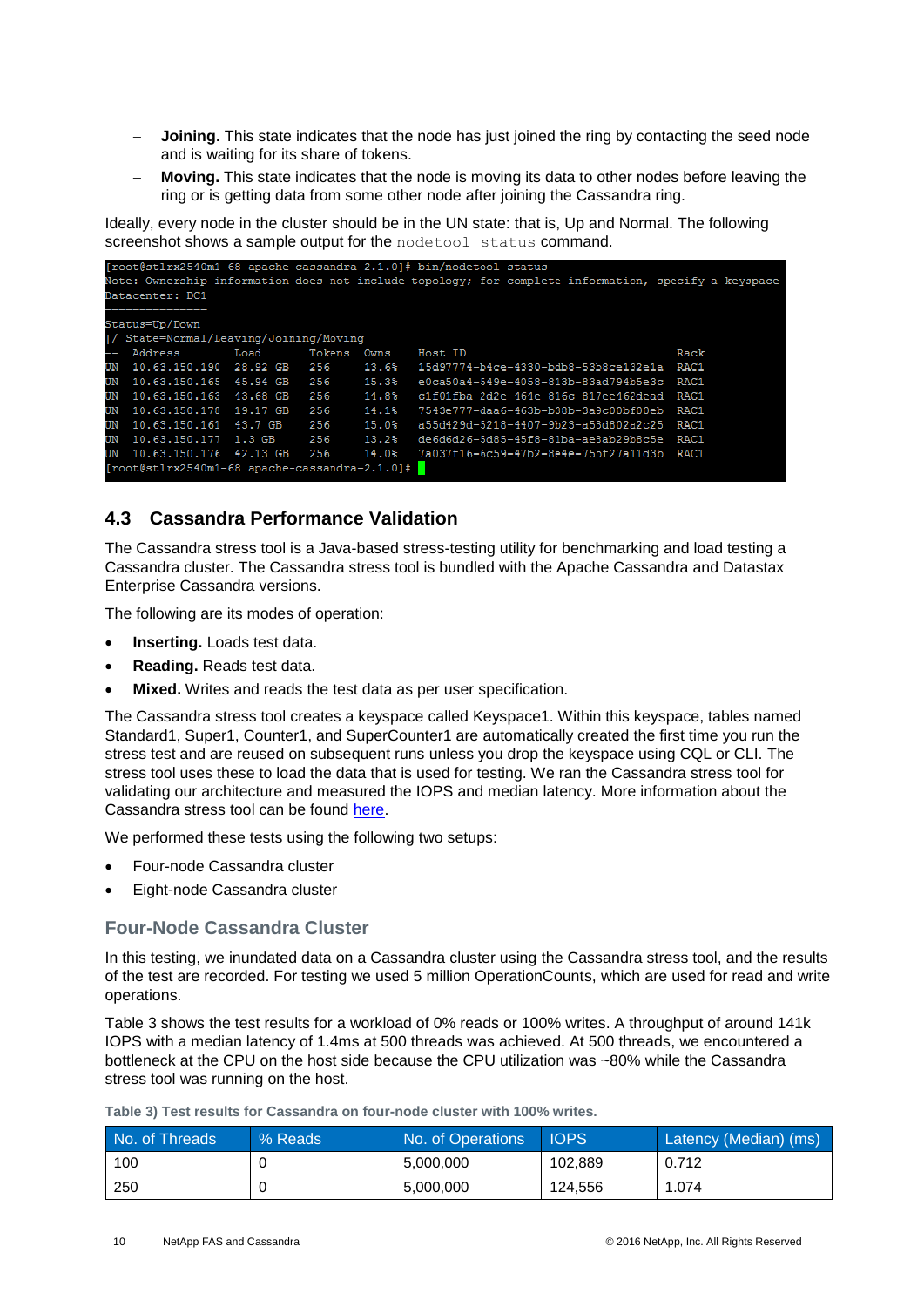| No. of Threads | <b>M</b> Reads | No. of Operations | <b>I</b> IOPS | Latency (Median) (ms) |
|----------------|----------------|-------------------|---------------|-----------------------|
| 500            |                | 5,000,000         | 141,886       | 1.422                 |

Table 4 shows the test results for a mixed workload of 50% reads and 50% writes. A throughput of around 138k IOPS with a median latency of 1.2ms at 500 threads was achieved. At 500 threads we encountered a bottleneck at the CPU on the host side because the CPU utilization was ~80% while the Cassandra stress tool was running on the host.

**Table 4) Test results for Cassandra on four-node cluster with 50% reads and 50% writes.**

| No. of Threads | % Reads | No. of<br><b>Operations</b> | <b>IOPS</b> | Latency (Median) (ms) |
|----------------|---------|-----------------------------|-------------|-----------------------|
| 100            | 50      | 5,000,000                   | 101,103     | 0.770                 |
| 250            | 50      | 5,000,000                   | 127.743     | 0.912                 |
| 500            | 50      | 5,000,000                   | 138,505     | 1.208                 |

Table 5 shows the test results for a workload of 100% reads. A throughput of around 143k IOPS with a median latency of 1.3ms at 500 threads was achieved.

| No. of Threads | % Reads | No. of Operations | <b>IOPS</b> | Latency (Median)<br>(ms) |
|----------------|---------|-------------------|-------------|--------------------------|
| 100            | 100     | 5,000,000         | 107.258     | 0.603                    |
| 250            | 100     | 5,000,000         | 129.882     | 1.004                    |
| 500            | 100     | 5,000,000         | 143.249     | 1.396                    |

**Table 5) Test results for Cassandra on four-node cluster with 100% reads.**

#### **Eight-Node Cassandra Cluster**

Because Cassandra is horizontally scalable, four more nodes were added to the cluster, and the performance was then measured using the same workloads and thread counts to determine if there was an improvement in performance after scaling out the size of the cluster. This section details the results of these tests.

[Table](#page-10-0) shows the test results for a workload of 100% writes. A throughput of around 333k IOPS with a median latency of 1.1ms at 500 threads was achieved with an eight-node Cassandra cluster.

| No. of Threads | % Reads | No. of Operations | <b>IOPS</b> | Latency (Median) (ms) |
|----------------|---------|-------------------|-------------|-----------------------|
| 100            |         | 5,000,000         | 163.707     | 0.5                   |
| 250            |         | 5,000,000         | 308.136     | 0.6                   |
| 500            |         | 5,000,000         | 333,079     | -1-1                  |

<span id="page-10-0"></span>**Table 6) Test results for Cassandra on eight-node cluster with 100% writes.**

Here it can be seen that with an eight-node cluster, IOPS is almost doubled.

[Table](#page-10-1) shows the test results for a mixed workload of 50% writes and 50% reads. A throughput of around 380k IOPS with a median latency of 0.9ms at 500 threads was achieved,

<span id="page-10-1"></span>

|  |  | Table 7) Test results for Cassandra on eight-node cluster with 50% reads and 50% writes. |
|--|--|------------------------------------------------------------------------------------------|
|--|--|------------------------------------------------------------------------------------------|

| No. of Threads | % Reads | No. of Operations | <b>IOPS</b> | Latency (Median) (ms) |
|----------------|---------|-------------------|-------------|-----------------------|
| 100            | 50      | 5.000.000         | 200.411     | 0.5                   |
| 250            | 50      | 5.000.000         | 323.743     | 0.6                   |
| 500            | 50      | 5,000,000         | 380,386     | 0.9                   |

[Table](#page-11-2) shows the test results for a mixed workload of 100% reads. A throughput of around 337k IOPS with a median latency of 1.0ms at 500 threads was achieved.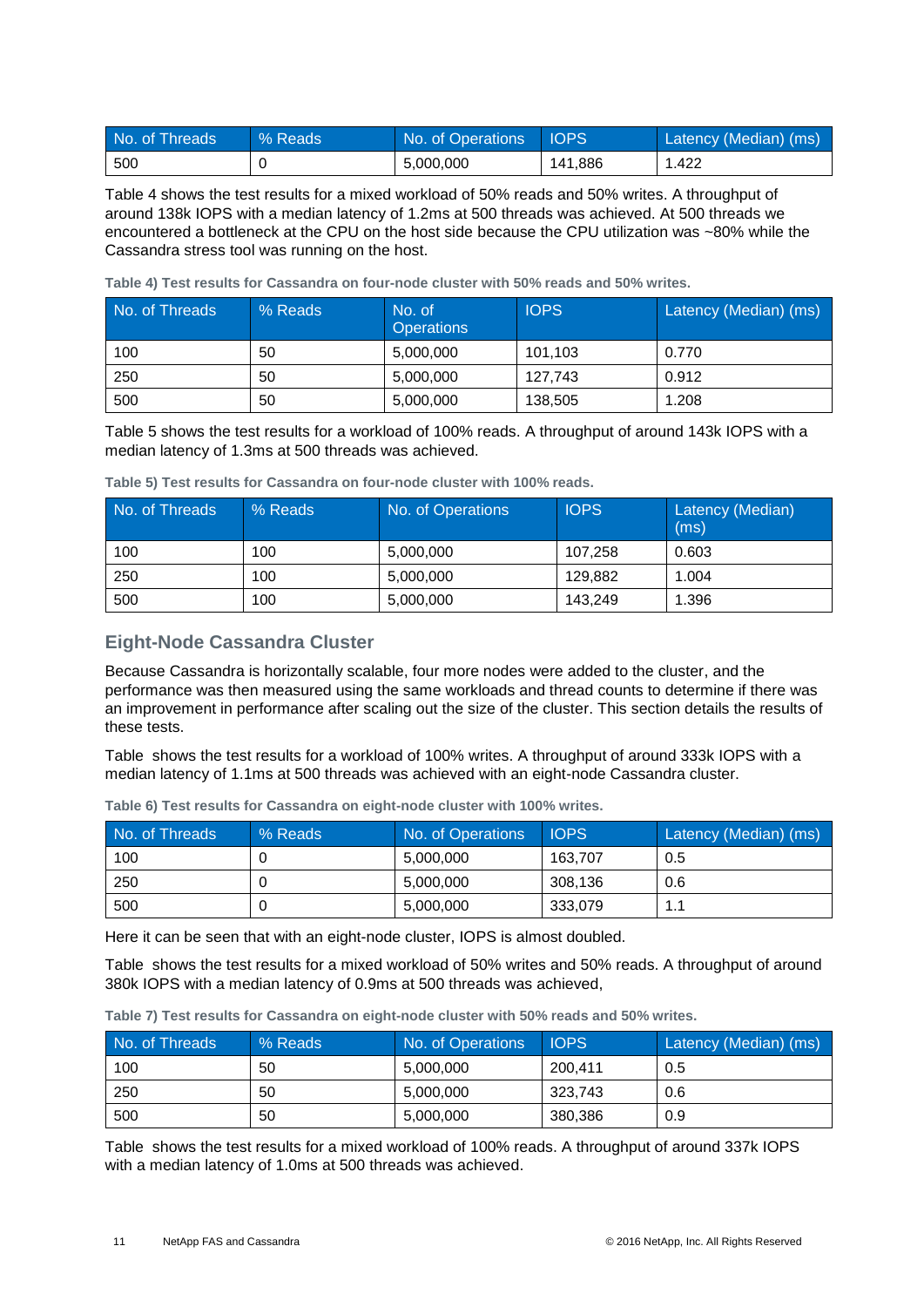| No. of Threads | % Reads | No. of Operations | <b>IOPS</b> | Latency (Median)<br>(ms) |
|----------------|---------|-------------------|-------------|--------------------------|
| 100            | 100     | 5,000,000         | 180.707     | 0.7                      |
| 250            | 100     | 5,000,000         | 298,441     | 0.9                      |
| 500            | 100     | 5,000,000         | 337,026     | 1.0                      |

<span id="page-11-2"></span>**Table 8) Test results for Cassandra on eight-node cluster with 100% reads.**

The results showed a near linear performance scaling from an IOPS perspective as a result of scaling out the size of the Cassandra cluster.

## <span id="page-11-0"></span>**4.4 IOPS Results**

[Figure 5](#page-11-1) shows the results of the write operations performed on the database. Approximately 333K IOPS for 500 threads was obtained for a workload of 100% writes.

We recommend that you maintain threads from 250 to 500 for each Cassandra stress client.



<span id="page-11-1"></span>**Figure 5) IOPS results for 100% writes.**

A real-world workload is always a mix of reads and writes. Therefore, a mixed workload of 50% writes and 50% reads was tested to simulate a real-world scenario. As shown in [Figure 6](#page-12-0) approximately 380K IOPS was obtained for 500 threads. We obtained a maximum throughput at 500 threads at an expense of 80% CPU utilization at the host side.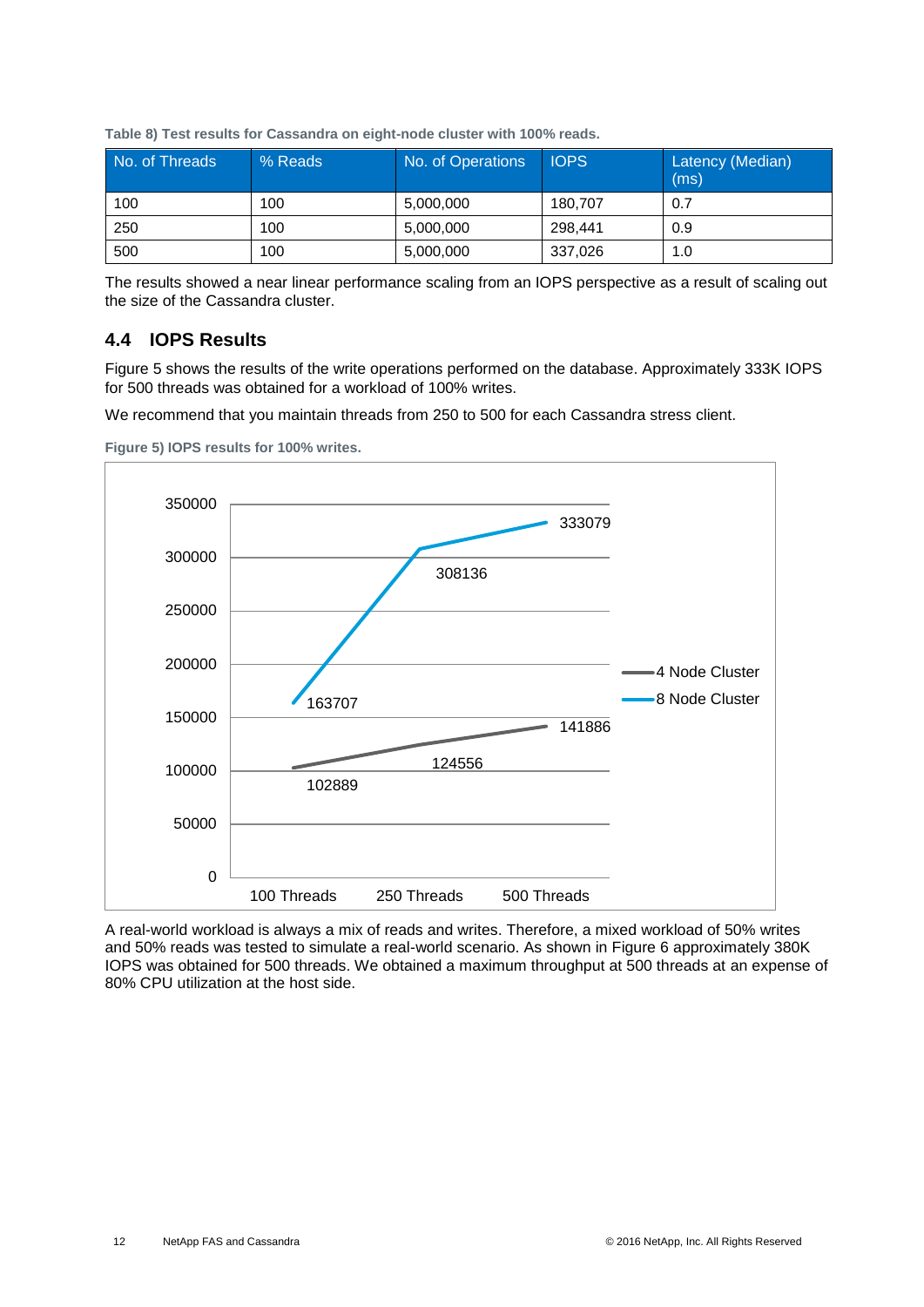<span id="page-12-0"></span>



[Figure 7](#page-12-1) shows the read operations on the database. Approximately 337K IOPS for 500 threads was obtained for a workload of 100% reads. We recommend that you maintain threads from 250 to 500 for each Cassandra stress client.



<span id="page-12-1"></span>**Figure 7) IOPS results for 100% reads.**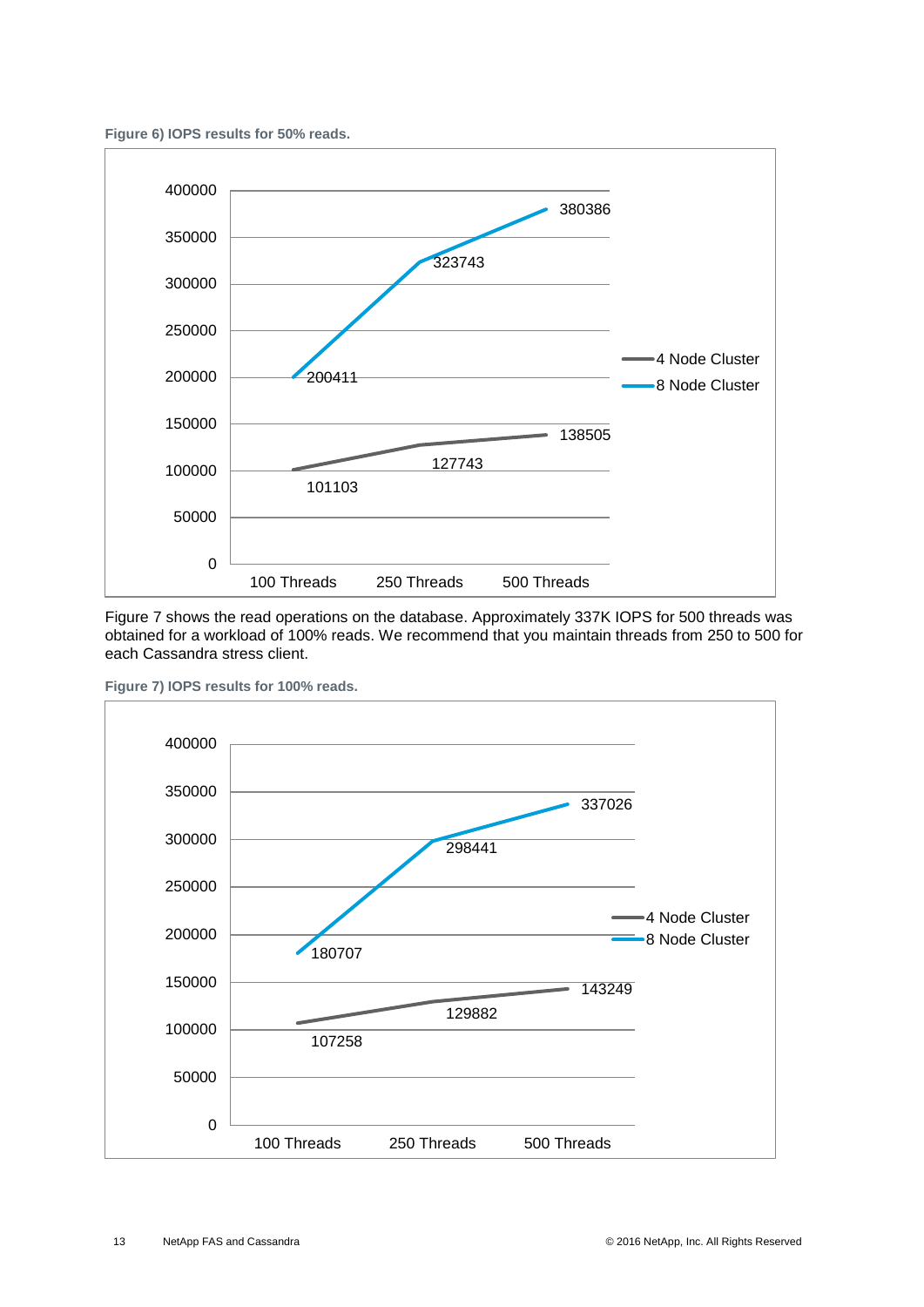#### <span id="page-13-0"></span>**4.5 Latency**

[Figure 8](#page-13-1) shows the latency results by a Cassandra stress client while running a mixed workload of 50% reads and 50% writes. We can infer from the graph that we were able to get submillisecond latencies for up to 500 threads on an eight-node Cassandra cluster.



<span id="page-13-1"></span>**Figure 8) Latency results at 50% reads.**

[Figure 9](#page-14-1) shows latency reported by the Cassandra stress tool while running a workload of 100% reads. As we tested for latency, we recorded the median latency of operations. This makes sure that we avoid noisy recordings. With 500 threads on an 8-node cluster, we were able to achieve latencies around 1ms.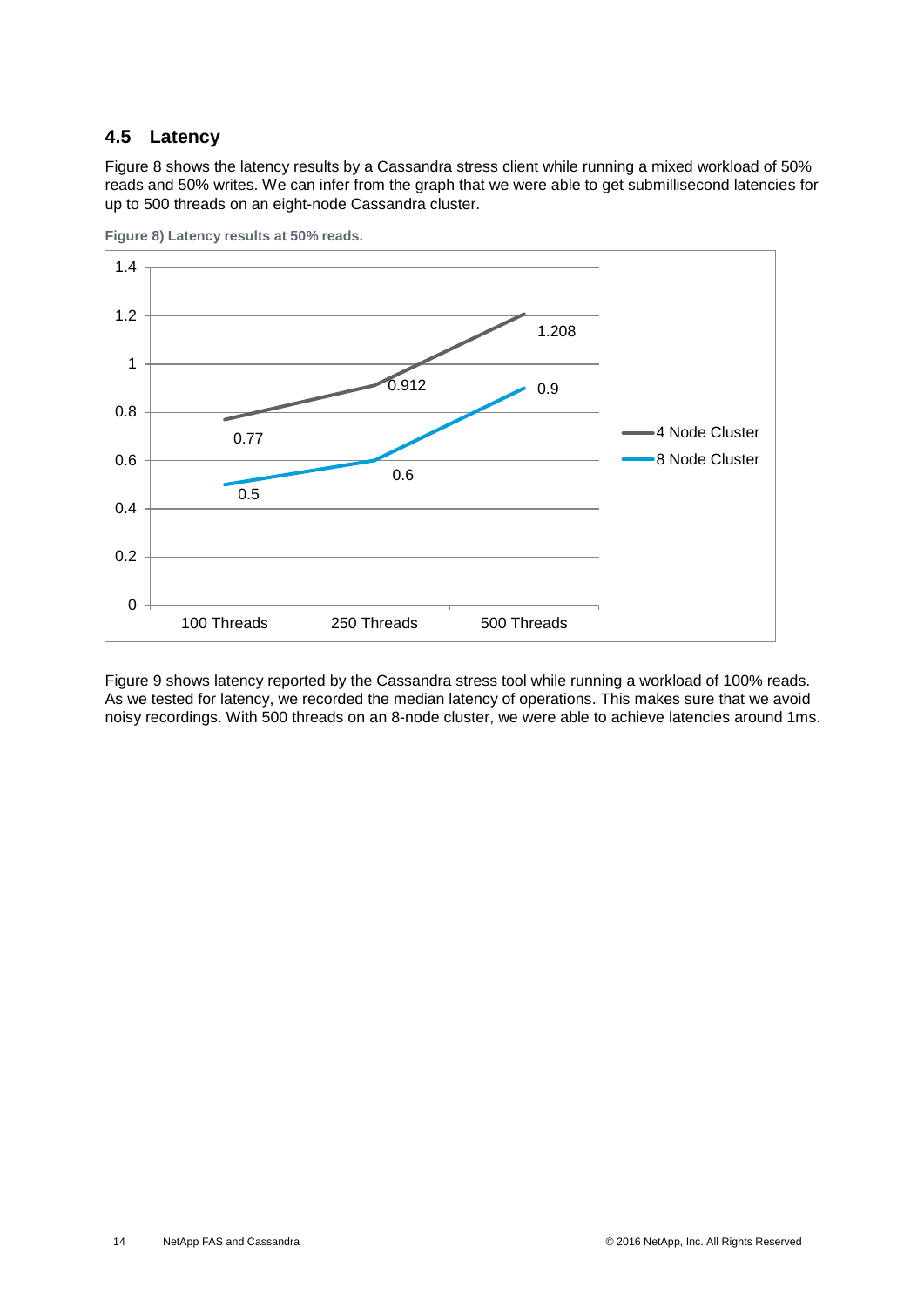<span id="page-14-1"></span>



Figure 10 shows latency reported by the Cassandra stress tool while running a workload of 100% writes. Because we tested for latency, we recorded the median latency of operations; this makes sure that we avoid noisy recordings. With 500 threads, we were able to achieve latencies around 1ms.



<span id="page-14-2"></span>**Figure 10) Latency at 100% writes.**

## <span id="page-14-0"></span>**4.6 CPU Utilization**

Figure 11 shows the host-side CPU utilization when the Cassandra stress tool is running the workload of 100% writes with 500 threads. The CPU utilization at the host side was more than 75% when running the Cassandra stress tool with 500 threads. We can conclude that the host-side CPU is a bottleneck for delivering more IOPS. The FAS8080 system could have continued to deliver even higher IOPS at consistent ultralow latency if we add more servers to the cluster.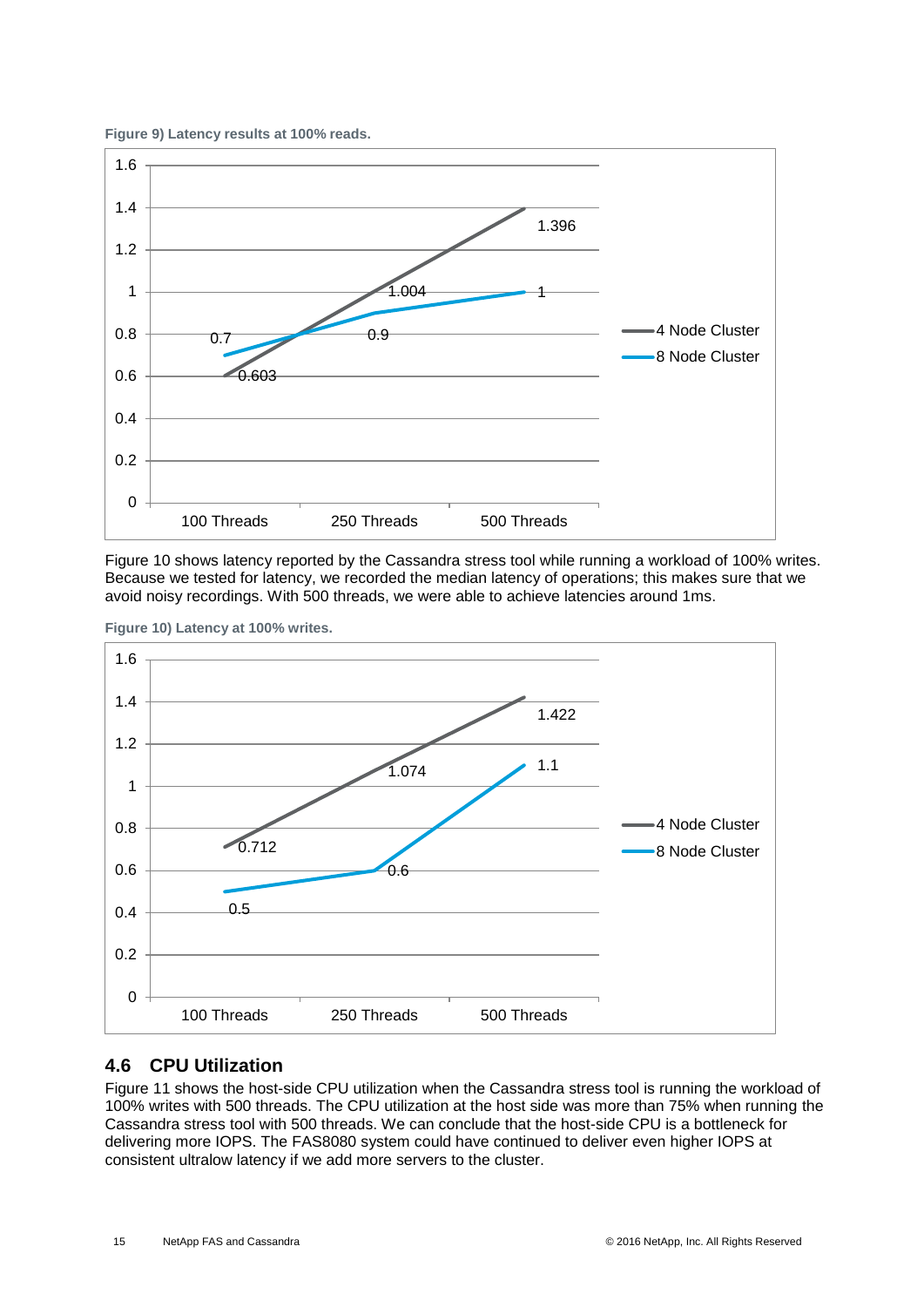

<span id="page-15-0"></span>**Figure 11) CPU utilization with 100% writes and 500 threads.**

[Figure 12](#page-15-1) shows the host-side CPU utilization when the Cassandra stress tool is running the workload of 50% reads and 50% writes with 500 threads. The CPU utilization at the host side was >75%. We can conclude that the host-side CPU is a bottleneck for going further.



<span id="page-15-1"></span>**Figure 12) CPU utilization with 50% reads and 500 threads.**

[Figure 13](#page-16-1) shows the host-side CPU utilization when the Cassandra stress tool is running the workload of 100% reads with 500 threads. The CPU utilization at the host side was >75%. We can conclude that the host-side CPU is a bottleneck for going further.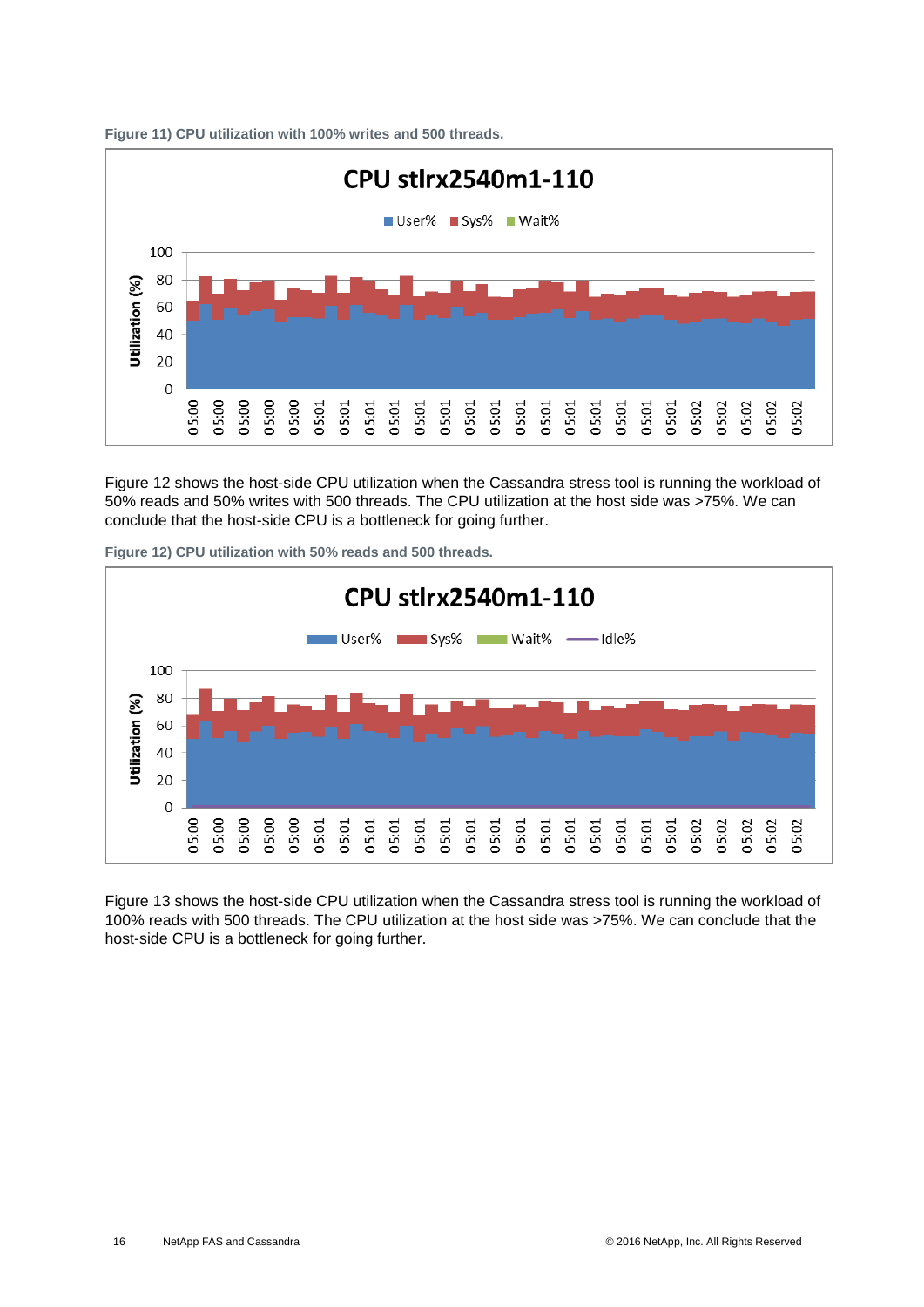

<span id="page-16-1"></span>**Figure 13) CPU utilization with 100% reads and 500 threads.**

## <span id="page-16-0"></span>**4.7 Backup and Restore Using Snap Creator**

This solution leverages the Snap Creator framework to back up and restore the Cassandra database environment by using space-efficient NetApp Snapshot technology. In our testing, we were able to create Snapshot backups for the complete environment in less than one minute. Restore of the NetApp volumes that hosted the Cassandra database also took less than one minute.

For our testing, we configured Snap Creator to carry out the following operations:

 **Quiesce and flush the in-memory data to disk.** Quiescing means temporarily pausing the I/O operations from the database. This makes sure that the database is in a locked state and no new operations can take place when further operations are performed.

Because Cassandra supports several in-memory data structures, it can store some data in the memory. However, while it is creating a Snapshot copy, the in-memory data can be lost. Therefore, we first flushed the in-memory data to disk and then created a Snapshot copy in order to prevent data loss.

 **Create NetApp Snapshot copies using Snap Creator.** When a Snapshot copy is created, an instant copy of the state of the volume is obtained. These Snapshot copies can be used as backup copies. These Snapshot copies initially require no additional storage and can be stored in the same volume.

#### **Snap Creator Backup Procedure**

To create a Snapshot copy using Snap Creator, complete the following steps:

Insert random data into the cluster. We inserted approximately 300GB of random data in our cluster using YCSB (a load generation and benchmarking tool for NoSQL databases).

The following figure shows the status of our Cassandra cluster after insertion of test data using YCSB.

|            | 10.63.150.161                                 | 10.63.150.163 | 10.63.150.165 |         |                                                                                                     | $\mathbf{v} \times$ |  |
|------------|-----------------------------------------------|---------------|---------------|---------|-----------------------------------------------------------------------------------------------------|---------------------|--|
|            |                                               |               |               |         | [root@stlrx2540m1-69 apache-cassandra-2.1.0]# bin/nodetool status                                   |                     |  |
|            |                                               |               |               |         | Note: Ownership information does not include topology; for complete information, specify a keyspace |                     |  |
|            | Datacenter: DC1                               |               |               |         |                                                                                                     |                     |  |
|            | --------------                                |               |               |         |                                                                                                     |                     |  |
|            | Status=Up/Down                                |               |               |         |                                                                                                     |                     |  |
|            | / State=Normal/Leaving/Joining/Moving         |               |               |         |                                                                                                     |                     |  |
|            | Address                                       | Load          | Tokens        | Owns    | Host ID                                                                                             | Rack                |  |
|            | UN 10.63.150.165 97.44 GB                     |               | 256           | 34.1%   | d17c31ff-73da-459e-8fc7-89d4e0fb25ce                                                                | RAG1                |  |
| <b>ION</b> | 10.63.150.163 95.07 GB                        |               | 256           | $33.3*$ | 228e1353-b350-49d9-b517-adee87efa588                                                                | RAC1                |  |
| <b>UN</b>  | 10.63.150.161 93.03 GB                        |               | 256           | 32.6%   | 619485cb-404f-41b9-a93c-d0d89a9c85ba RAC1                                                           |                     |  |
|            | [root@stlrx2540m1-69 apache-cassandra-2.1.0]# |               |               |         |                                                                                                     |                     |  |
|            |                                               |               |               |         |                                                                                                     |                     |  |
|            |                                               |               |               |         |                                                                                                     |                     |  |
|            |                                               |               |               |         |                                                                                                     |                     |  |
|            |                                               |               |               |         |                                                                                                     |                     |  |

2. Insert a record, which we can query after the restore to check consistency of our cluster.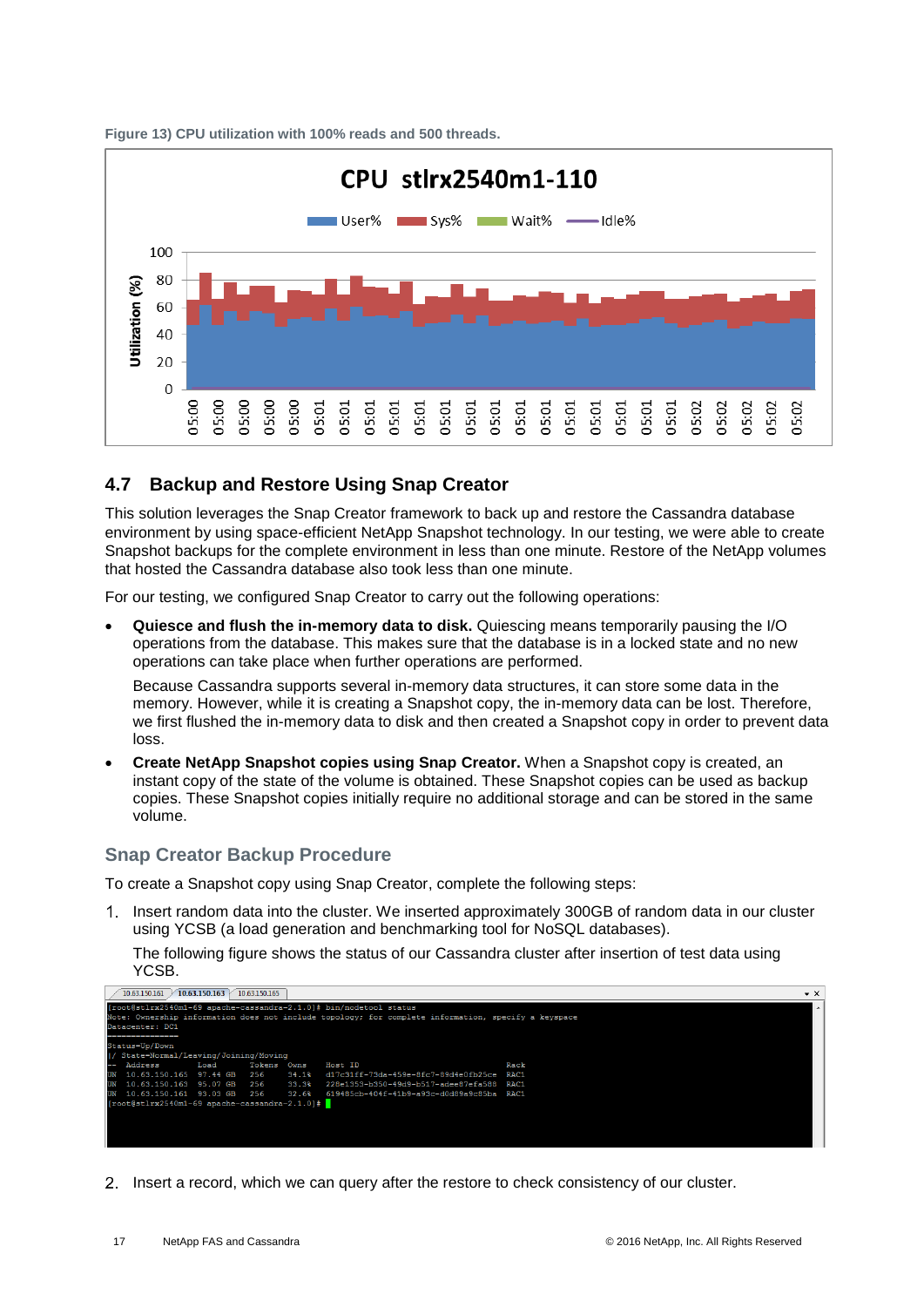

3. Install and start the Snap Creator server on a node. Go to [http://mysupport.netapp.com/NOW/download/software/snapcreator\\_framework/4.1/.](http://mysupport.netapp.com/NOW/download/software/snapcreator_framework/4.1/)

**Note:** By default, the Snap Creator server runs on port 8443.

- Log in to the Snap Creator server UI.
- Go to Configurations > Add Configuration > Add Profile.

| Snap Creator Framework                              | $\times$<br>÷                                                            |                  |               |      |       |        |                       |                     | H <sub>II</sub>                      |
|-----------------------------------------------------|--------------------------------------------------------------------------|------------------|---------------|------|-------|--------|-----------------------|---------------------|--------------------------------------|
| ⇐                                                   | ① ● https://10.63.150.163:8443/ui/                                       |                  | Q Search<br>G |      | ☆ 自 ↓ | 合      | $\Theta$              | $\bullet$           | $\equiv$                             |
|                                                     | A Most Visited Co Getting Started Co Suggested Sites M Web Slice Gallery |                  |               |      |       |        |                       |                     |                                      |
| Management $\star$                                  | Configuration                                                            |                  |               |      |       |        | $\left[\times\right]$ | NetApp <sup>®</sup> |                                      |
| Configurations <sup>36</sup>                        | Configuration<br>Enter Configuration name and select required options.   |                  |               |      |       |        |                       |                     |                                      |
| We<br>Profiles a<br>Add Profile<br>D <b>Cassand</b> | Config. Name:<br>$\nabla$ Password Encryption                            | Cassandra_Backup |               |      |       |        |                       |                     |                                      |
| <b>E</b> Console                                    |                                                                          |                  |               |      |       |        |                       |                     | $\overline{\left[ \text{X} \right]}$ |
|                                                     |                                                                          |                  |               | Back | Next. | Cancel |                       |                     |                                      |

- 6. Select the plug-in type as None.
- 7. Configure the Snap Creator agent on the Cassandra node.
	- a. Select Transport as HTTPS with port 443.
	- b. Add the Vserver IP and provide the SVM user name and password. This user should have vsadmin privileges. If FCP is being used, create a new network interface with management access. Select and add the Cassandra volumes to back up.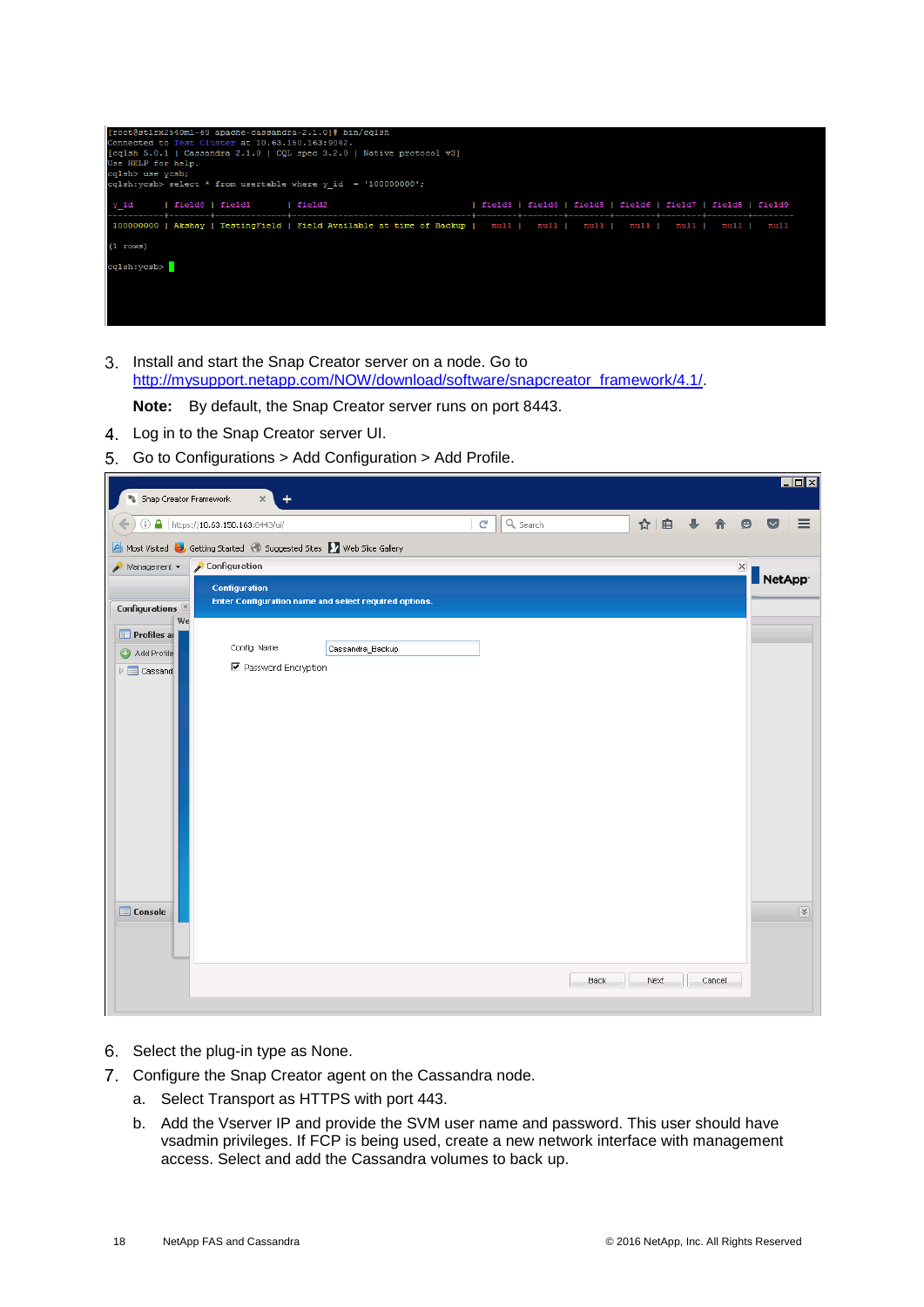- c. Provide a name for the Snapshot copy and define the Snapshot policy. A monthly Snapshot retention policy is enabled by default.
- Flush all the in-memory data to disk and quiesce the database.

#### For example:

```
>/home/Downloads/apache-cassandra-2.1.0/bin/nodetool -h 10.63.150.163 flush
>/home/Downloads/apache-cassandra-2.1.0/bin/nodetool -h 10.63.150.161 flush
>/home/Downloads/apache-cassandra-2.1.0/bin/nodetool -h 10.63.150.165 flush
>fsfreeze –f /Lun_Path/
```
- Create a Snapshot copy after the flush is complete from the Snap Creator server UI.
- 10. Unquiesce the database using the fsfreeze -u /Lun\_Path/ command.

By using fsfreeze, you can suspend and resume access to a file system. After the file system is frozen, all the pending I/O operations are queued until the file system access is resumed by using fsfreeze.

- **Note:** Execute fsfreeze on each Cassandra node. A parallel SSH tool such as pSSH can be used for this operation. pSSH executes nodetool and communicates to all of the nodes in parallel over IP.
- 11. To create a Snapshot copy, select Actions > Backup in the Snap Creator Server GUI.

|                                                                                  | C HBase - Cloudera M X C Log Details - Cloude X C Log Details - Cloude X HBase Master: stirx254 X C Log Details - Cloude X  <br>C Log Details - Cloude X<br>Master: stlrx2540m1-69<br><sup>9</sup> Snap Creator Fram<br>$\mathbf{x}$ | $H = 1$                                                                                                                                                                                                                                                                                                                                                                                                                  |  |  |  |
|----------------------------------------------------------------------------------|--------------------------------------------------------------------------------------------------------------------------------------------------------------------------------------------------------------------------------------|--------------------------------------------------------------------------------------------------------------------------------------------------------------------------------------------------------------------------------------------------------------------------------------------------------------------------------------------------------------------------------------------------------------------------|--|--|--|
| □ https://10.63.150.161:8443/ui/<br>←                                            | $C^i$<br>Q Search<br>☆<br>自<br>四マ                                                                                                                                                                                                    | $\equiv$                                                                                                                                                                                                                                                                                                                                                                                                                 |  |  |  |
| Most Visited (3) Getting Started   Suggested Sites   Web Slice Gallery           |                                                                                                                                                                                                                                      |                                                                                                                                                                                                                                                                                                                                                                                                                          |  |  |  |
|                                                                                  | Management - Gibbers and Roles - Collada - Gibber - Reports - Gibber<br>Welcome, admin ! -                                                                                                                                           | NetApp <sup>®</sup>                                                                                                                                                                                                                                                                                                                                                                                                      |  |  |  |
|                                                                                  |                                                                                                                                                                                                                                      |                                                                                                                                                                                                                                                                                                                                                                                                                          |  |  |  |
| Configurations <b>×</b>                                                          |                                                                                                                                                                                                                                      |                                                                                                                                                                                                                                                                                                                                                                                                                          |  |  |  |
| Profiles and Configurations                                                      | « Configuration Content : CassandraBackup > A5                                                                                                                                                                                       |                                                                                                                                                                                                                                                                                                                                                                                                                          |  |  |  |
| <i>은</i> Refresh<br>Add Profile                                                  | Actions -   2 Reload   Save                                                                                                                                                                                                          | X Close                                                                                                                                                                                                                                                                                                                                                                                                                  |  |  |  |
| ⊿ E C Backups                                                                    | Volumes Snapshot settings SnapMirror settings SnapVault settings Clone settings OnCommand/DFM Archive Log Management Agent Event settings<br>Commands<br>Connection  <br>General                                                     |                                                                                                                                                                                                                                                                                                                                                                                                                          |  |  |  |
| <b>B</b> C1                                                                      |                                                                                                                                                                                                                                      | $\blacktriangle$                                                                                                                                                                                                                                                                                                                                                                                                         |  |  |  |
| C Backups<br>▲ <b>E</b> CassandraBackup                                          | Password Encryption:<br>$\overline{\vee}$                                                                                                                                                                                            |                                                                                                                                                                                                                                                                                                                                                                                                                          |  |  |  |
| <b>&amp; A1100</b>                                                               | п<br>Use Global config.                                                                                                                                                                                                              |                                                                                                                                                                                                                                                                                                                                                                                                                          |  |  |  |
| <b>3 A22</b>                                                                     | Log Files:<br>30                                                                                                                                                                                                                     |                                                                                                                                                                                                                                                                                                                                                                                                                          |  |  |  |
| <b>&amp; A5</b>                                                                  | Enable Log Trace:<br>$\checkmark$<br>No                                                                                                                                                                                              |                                                                                                                                                                                                                                                                                                                                                                                                                          |  |  |  |
|                                                                                  |                                                                                                                                                                                                                                      |                                                                                                                                                                                                                                                                                                                                                                                                                          |  |  |  |
|                                                                                  | $\vert$ 4 $\vert$                                                                                                                                                                                                                    |                                                                                                                                                                                                                                                                                                                                                                                                                          |  |  |  |
| $\Box$ Console                                                                   |                                                                                                                                                                                                                                      | <b>V</b>                                                                                                                                                                                                                                                                                                                                                                                                                 |  |  |  |
|                                                                                  |                                                                                                                                                                                                                                      |                                                                                                                                                                                                                                                                                                                                                                                                                          |  |  |  |
| CassandraBackup : [8] CassandraBacku [8]                                         |                                                                                                                                                                                                                                      |                                                                                                                                                                                                                                                                                                                                                                                                                          |  |  |  |
| Logs                                                                             |                                                                                                                                                                                                                                      | $\blacktriangle$                                                                                                                                                                                                                                                                                                                                                                                                         |  |  |  |
| 63 ########## ARCHIVE COMMANDS ##########<br>64 Archive commands are not defined |                                                                                                                                                                                                                                      |                                                                                                                                                                                                                                                                                                                                                                                                                          |  |  |  |
|                                                                                  | 65 ########## Running Snapshot copy Delete on Primary ##########                                                                                                                                                                     |                                                                                                                                                                                                                                                                                                                                                                                                                          |  |  |  |
|                                                                                  | 66 STORAGE-02013: Removing Snapshot copy [Akshay-monthly 20160622042422] on volume [SSD2 Cassandra FCP2 vol]                                                                                                                         |                                                                                                                                                                                                                                                                                                                                                                                                                          |  |  |  |
|                                                                                  | 67 STORAGE-02014: Removing Snapshot copy [Akshay-monthly 20160622042422] on volume [SSD2 Cassandra FCP2 vol] finished successfully.                                                                                                  |                                                                                                                                                                                                                                                                                                                                                                                                                          |  |  |  |
|                                                                                  | 68 Marked Extended Repository Records as snapshot deleted, as part of retention with record Ids': 518                                                                                                                                |                                                                                                                                                                                                                                                                                                                                                                                                                          |  |  |  |
| 69 Application not defined. Skipping cleanup task                                |                                                                                                                                                                                                                                      |                                                                                                                                                                                                                                                                                                                                                                                                                          |  |  |  |
|                                                                                  | 70 ########## Running Extended Repository Record Delete ##########                                                                                                                                                                   |                                                                                                                                                                                                                                                                                                                                                                                                                          |  |  |  |
|                                                                                  | 71 SSSSSSSSSS Agent Workflow Finalization SSSSSSSSS                                                                                                                                                                                  |                                                                                                                                                                                                                                                                                                                                                                                                                          |  |  |  |
| 72 Agent Workflow Finalization started                                           |                                                                                                                                                                                                                                      |                                                                                                                                                                                                                                                                                                                                                                                                                          |  |  |  |
| 73 [10.63.150.163:9090 (4.1.1.1)] Finalized workflow with id 37                  |                                                                                                                                                                                                                                      |                                                                                                                                                                                                                                                                                                                                                                                                                          |  |  |  |
| 74 Agent Workflow Finalization finished successfully                             |                                                                                                                                                                                                                                      |                                                                                                                                                                                                                                                                                                                                                                                                                          |  |  |  |
|                                                                                  |                                                                                                                                                                                                                                      |                                                                                                                                                                                                                                                                                                                                                                                                                          |  |  |  |
| $\left  \right $                                                                 | 76 INEO: NetRpp Snap Creator Framework finished successfully "(Action: backup) (Config: A5)"                                                                                                                                         |                                                                                                                                                                                                                                                                                                                                                                                                                          |  |  |  |
|                                                                                  |                                                                                                                                                                                                                                      |                                                                                                                                                                                                                                                                                                                                                                                                                          |  |  |  |
|                                                                                  | $\boldsymbol{\beta}$<br>$\bullet$                                                                                                                                                                                                    | $\begin{array}{ c c c c }\n\hline\n\text{a} & \text{b} & \text{c} & \text{c} & \text{c} \\ \hline\n\text{b} & \text{c} & \text{d} & \text{d} & \text{d} & \text{d} \\ \hline\n\text{c)} & \text{d} & \text{d} & \text{e} & \text{e} & \text{f} & \text{f} & \text{f} \\ \hline\n\text{d} & \text{d} & \text{d} & \text{e} & \text{f} & \text{f} & \text{f} & \text{f} & \text{f} & \text{f} & \text{f} & \text{f} \\ \h$ |  |  |  |

#### **Snap Creator Restore Procedure**

Using Snap Creator, we can restore the volumes to their previous states using NetApp Snapshot.

To restore a Cassandra volume using Snap Creator, complete the following steps:

Corrupt (by way of deletion) the data Cassandra has stored on the NetApp volume and then restore it using the Snapshot copies.

> cd /mnt/SSD\_FCP2/  $>$  rm  $-rf$  \*

#### 2. Stop Cassandra on all the hosts in the cluster.

```
> ps auwx | grep cassandra
> sudo kill <pid>
```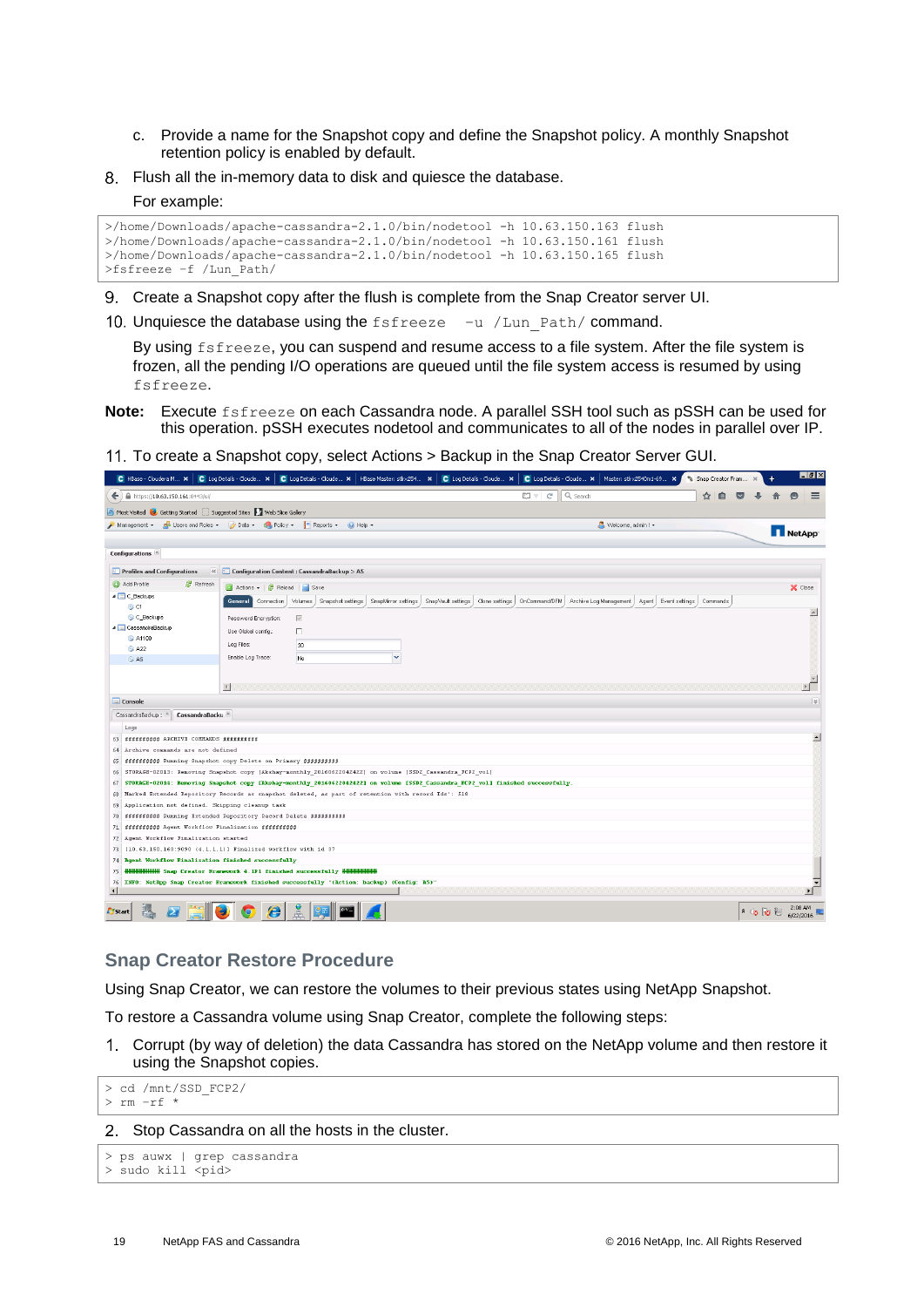#### 3. Restart the Cassandra bode.

4. Mount the NetApp LUN on the C\* node again:

mount -t ext4 /dev/mapper/mpatho /mnt/Lun\_Path/

Select the restore volume in Snap Creator. Provide the SVM IP and volume to restore and select the latest Snapshot copy. Select the restore type as volume restore.

|                                                                                                                 | C HBase - Cloudera M X   C Log Details - Cloude X   C Log Details - Cloude X   HBase Master: stln:254 X   C Log Details - Cloude X   C Log Details - Cloude X<br>Master: stirx2540m1-69<br><sup>9</sup> Snap Creator Fram.<br>$\boldsymbol{\mathsf{x}}$ | <b>EDX</b>                      |  |  |
|-----------------------------------------------------------------------------------------------------------------|---------------------------------------------------------------------------------------------------------------------------------------------------------------------------------------------------------------------------------------------------------|---------------------------------|--|--|
| $\bigodot$ $\blacksquare$ https://10.63.150.161:8443/ui/                                                        | $E1 \vee C$<br>Q, Search<br>☆<br>自                                                                                                                                                                                                                      | $\equiv$                        |  |  |
| A Most Visited C Getting Started Suggested Sites Web Slice Gallery                                              |                                                                                                                                                                                                                                                         |                                 |  |  |
|                                                                                                                 | Management + coll Users and Roles + Collate + Collate + Policy + E Reports + Collete +<br>Welcome, admin   -                                                                                                                                            | NetApp                          |  |  |
|                                                                                                                 |                                                                                                                                                                                                                                                         |                                 |  |  |
| Configurations <sup>36</sup>                                                                                    |                                                                                                                                                                                                                                                         |                                 |  |  |
| Profiles and Configurations                                                                                     | $\left \frac{1}{2}\right $ Configuration Content : CassandraBackup > A5                                                                                                                                                                                 |                                 |  |  |
| Add Profile<br>Refresh                                                                                          | Actions •   2 Reload   Save                                                                                                                                                                                                                             | X Close                         |  |  |
| $\blacksquare$ C Backups                                                                                        | Connection   Volumes  <br>Snapshot settings   SnapMirror settings   SnapVault settings   Clone settings   OnCommand/DFM   Archive Log Management   Agent   Event settings   Commands<br>General                                                         |                                 |  |  |
| ® C1<br>C Backups                                                                                               | Password Encryption:<br>$\overline{\vee}$                                                                                                                                                                                                               | $\blacktriangle$                |  |  |
| 4 E CassandraBackup                                                                                             | Use Global config.:<br>п                                                                                                                                                                                                                                |                                 |  |  |
| <b>卷 A1100</b>                                                                                                  | Log Files:<br>30                                                                                                                                                                                                                                        |                                 |  |  |
| <b>83 A22</b><br><b>BAS</b>                                                                                     | $\checkmark$<br>Enable Log Trace:<br>No                                                                                                                                                                                                                 |                                 |  |  |
|                                                                                                                 |                                                                                                                                                                                                                                                         |                                 |  |  |
|                                                                                                                 | Restore<br>$\vert$                                                                                                                                                                                                                                      |                                 |  |  |
| Console                                                                                                         | C Restore finished successfully.                                                                                                                                                                                                                        | $\overline{\check{\mathbf{x}}}$ |  |  |
| CassandraBackup : [8] CassandraBackup : [8]                                                                     | CassandraBacku                                                                                                                                                                                                                                          |                                 |  |  |
| Logs                                                                                                            | OK                                                                                                                                                                                                                                                      |                                 |  |  |
| 1 Action started!                                                                                               |                                                                                                                                                                                                                                                         |                                 |  |  |
| 2 ########## Agent validation ##########                                                                        |                                                                                                                                                                                                                                                         |                                 |  |  |
|                                                                                                                 | 3 Application commands and plug-in not defined. Skipping Agent validation task                                                                                                                                                                          |                                 |  |  |
| SSSSSSSSSS Plugin validation SSSSSSSSSS<br>$\sim$<br>5 Application not defined. Skipping Plugin validation task |                                                                                                                                                                                                                                                         |                                 |  |  |
| 6 ########## Running Restore Record id Finder ##########                                                        |                                                                                                                                                                                                                                                         |                                 |  |  |
|                                                                                                                 |                                                                                                                                                                                                                                                         |                                 |  |  |
| ffffffffffff Pre Restore commands ffffffffffff                                                                  |                                                                                                                                                                                                                                                         |                                 |  |  |
| 9 Pre restore commands are not defined                                                                          |                                                                                                                                                                                                                                                         |                                 |  |  |
| 10 Application not defined. Skipping pre restore task                                                           |                                                                                                                                                                                                                                                         |                                 |  |  |
|                                                                                                                 |                                                                                                                                                                                                                                                         |                                 |  |  |
|                                                                                                                 | 12 STORAGE-02160: Restoring Snapshot copy (Akshay-monthly 20160622050719) of volume (SSD2 Cassandra FCP2 vol)                                                                                                                                           |                                 |  |  |
|                                                                                                                 | 13 STORAGE-02161: Restoring Snapshot copy [Akshay-monthly 20160622050719] of volume [SSD2 Cassandra FCP2 vol] finished successfully.                                                                                                                    |                                 |  |  |
| $\sim 0$                                                                                                        |                                                                                                                                                                                                                                                         |                                 |  |  |
| https://10.63.150.161:8443/ui/#                                                                                 |                                                                                                                                                                                                                                                         |                                 |  |  |
| <b>Start</b>                                                                                                    | e                                                                                                                                                                                                                                                       | $^*$ to a $\Box$                |  |  |

- 6. Restart the seed C\* node.
- 7. Because the restore is complete, our data should be visible again in the Cassandra cluster. To check the consistency of data, we query the known record we inserted just before creating the backup:

| 10.63.150.163<br>10.63.150.165<br>10.63.150.161                                                                                                                                                                                                                                                                                                                                                                                                                                                                                                                                                              |                                                              | $\bullet$ $\times$ |
|--------------------------------------------------------------------------------------------------------------------------------------------------------------------------------------------------------------------------------------------------------------------------------------------------------------------------------------------------------------------------------------------------------------------------------------------------------------------------------------------------------------------------------------------------------------------------------------------------------------|--------------------------------------------------------------|--------------------|
| [root@stlrx2540m1-69 apache-cassandra-2.1.0]# bin/nodetool status<br>Note: Ownership information does not include topology; for complete information, specify a keyspace<br>Datacenter: DC1<br>-----------------                                                                                                                                                                                                                                                                                                                                                                                             |                                                              | $\overline{a}$     |
| Status=Up/Down<br> / State=Normal/Leaving/Joining/Moving                                                                                                                                                                                                                                                                                                                                                                                                                                                                                                                                                     |                                                              |                    |
| -- Address<br>Load<br>Tokens Owns<br>Host ID<br>UN 10.63.150.165 97.44 GB 256<br>34.1%<br>d17c31ff-73da-459e-8fc7-89d4e0fb25ce<br>UN 10.63.150.163 95.07 GB 256<br>33.3% 228e1353-b350-49d9-b517-adee87efa588<br>UN 10.63.150.161 93.03 GB<br>32.6%<br>619485cb-404f-41b9-a93c-d0d89a9c85ba RAC1<br>256<br>[root@stlrx2540m1-69 apache-cassandra-2.1.0]# bin/cqlsh<br>Connected to Test Cluster at 10.63.150.163:9042.<br>[cqlsh 5.0.1   Cassandra 2.1.0   CQL spec 3.2.0   Native protocol v3]<br>Use HELP for help.<br>cqlsh> use ycsb;<br>cqlsh:ycsb> select * from usertable where $y$ id = '100000000'; | Rack<br>RAC1<br><b>RAC1</b>                                  |                    |
| field0   field1<br>  field2<br>y id                                                                                                                                                                                                                                                                                                                                                                                                                                                                                                                                                                          | field3   field4   field5   field6   field7   field8   field9 |                    |
| 100000000   Akshay   TestingField   Field Available at time of Backup   null                                                                                                                                                                                                                                                                                                                                                                                                                                                                                                                                 | null<br>null   null   null  <br>$mu11$  <br>null             |                    |
| $(1$ rows)                                                                                                                                                                                                                                                                                                                                                                                                                                                                                                                                                                                                   |                                                              |                    |
| cqlsh:ycsb>                                                                                                                                                                                                                                                                                                                                                                                                                                                                                                                                                                                                  |                                                              |                    |

With this demonstration we can validate that we are able to restore the volume in seconds and turn the cluster to a normal state without any data loss.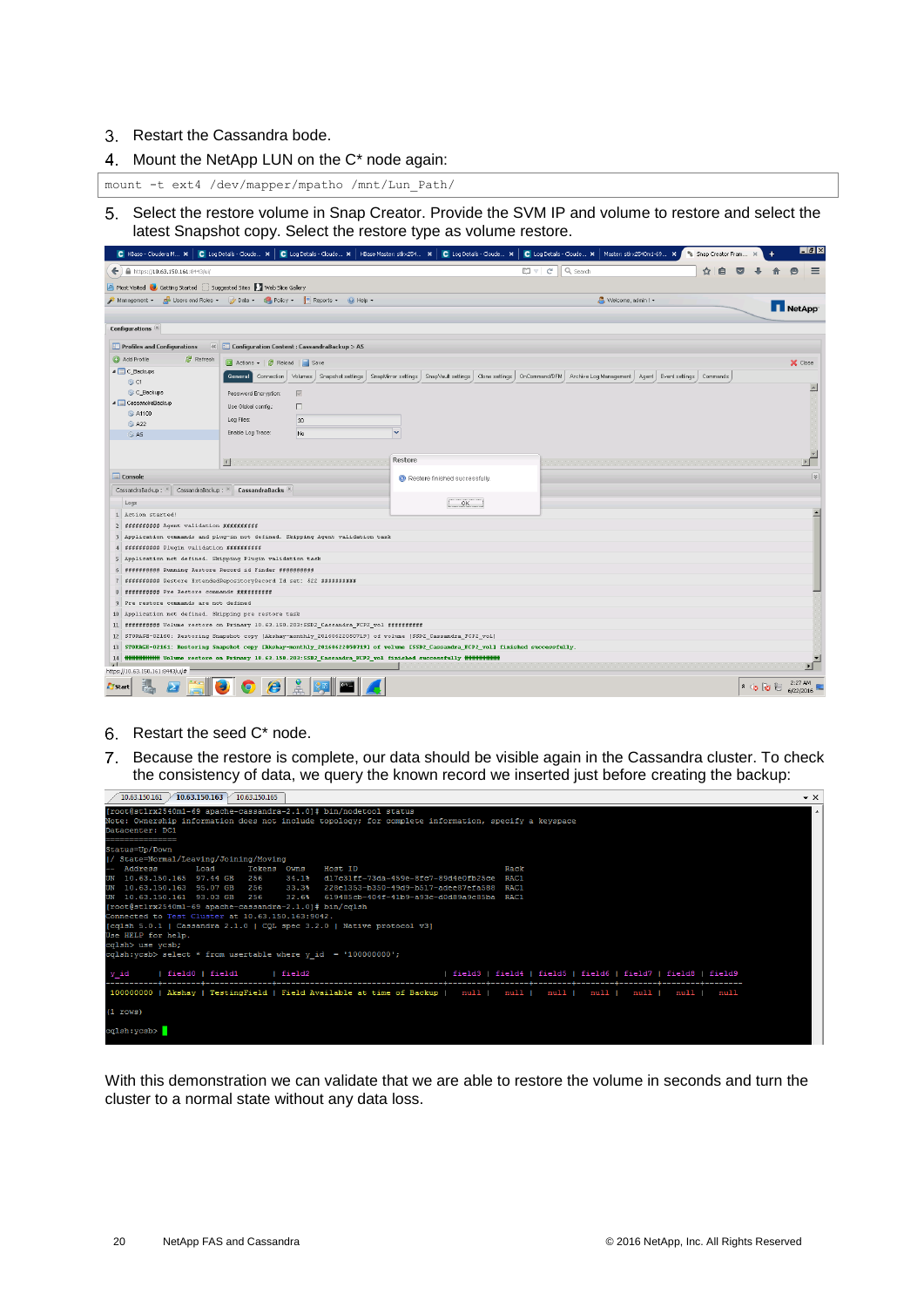# <span id="page-20-0"></span>**5 Conclusion**

The reference architecture described in this document provides an end-to-end solution for efficiently deploying a Cassandra NoSQL database on the Data Fabric enabled by NetApp. In the tested architecture of NetApp storage technology, a Cassandra database was hosted on the scale-out FAS8080. Backups were created by using Snap Creator. The following key benefits were validated in this solution:

- Predictable high performance with consistent low latency, providing very fast response time to the most demanding analytics applications built on Cassandra
- Backup and recovery based on Snapshot technology
- Nondisruptive operations to deliver maximum uptime and high availability

During this validation, NetApp FAS demonstrated excellent test results to deliver high performance on a Cassandra cluster hosted on FAS arrays.

# <span id="page-20-1"></span>**Appendixes**

#### <span id="page-20-2"></span>**Ports Used by Cassandra**

Cassandra uses multiple ports for intercluster communication. By default, these ports are not allowed to communicate to external nodes unless it is defined in the operating system's firewall configuration. Hence, these ports need to be opened for smooth functioning of the Cassandra cluster.

**Table 9) Ports used by Cassandra.**

| Port Number               | <b>Description</b>                            |  |  |  |
|---------------------------|-----------------------------------------------|--|--|--|
| <b>Public Ports</b>       |                                               |  |  |  |
| 22                        | SSH port                                      |  |  |  |
| Cassandra Internode Ports |                                               |  |  |  |
| 7000                      | Cassandra internode cluster communication     |  |  |  |
| 7001                      | Cassandra SSL internode cluster communication |  |  |  |
| 7199                      | Cassandra JMX monitoring port                 |  |  |  |
| Cassandra Client Port     |                                               |  |  |  |
| 9042                      | Cassandra client port                         |  |  |  |
| 9160                      | Cassandra client port (Thrift)                |  |  |  |

Open all the ports mentioned in Table 9 for Cassandra's intercluster communication. To open the ports, run the following commands:

• In CentOS/7:

```
>sudo firewall-cmd --zone=public --add-port=9042/tcp --permanent
>sudo firewall-cmd –reload
```
 $\bullet$  RHEL 6.6:

```
> sudo iptables -I INPUT -p tcp -m tcp --dport 9042 -j ACCEPT
> sudo service iptables save
```
# <span id="page-20-3"></span>**FC Zoning**

Zoning the FC switches enables the hosts to connect to the storage and limits the number of paths.

Before you begin:

- You must have administrator credentials for the switches.
- You must know the WWPN of each host initiator port and of each FC LIF for the storage virtual machine (SVM) in which you created the LUN.

#### **Steps**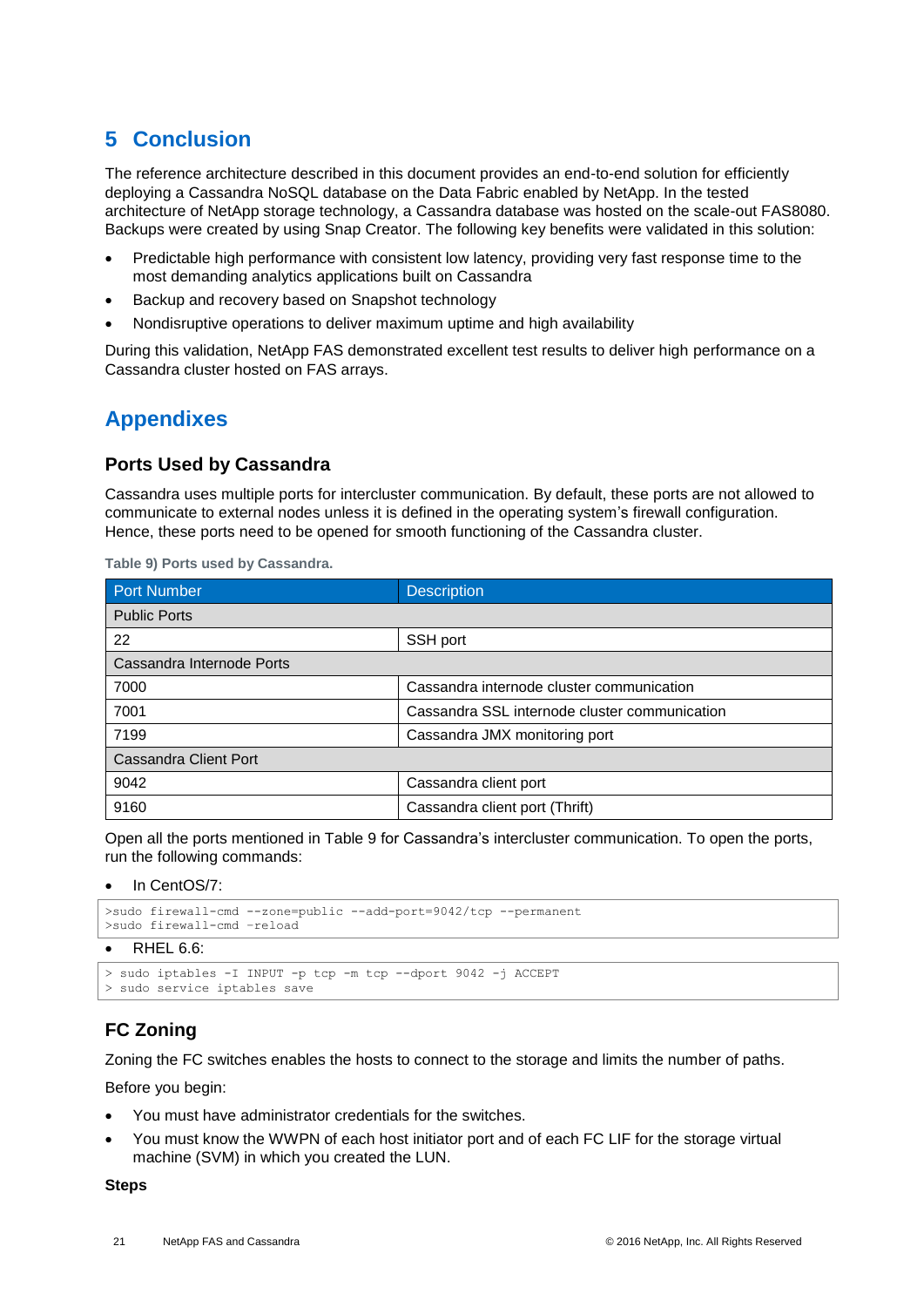- Log in to the FC switch administration program and then select the zoning configuration option.
- Create a new zone that includes the first initiator and all of the FC LIFs that connect to the same FC switch as the initiator.
- Create additional zones for each FC initiator in the host.
- 4. Save the zones and then activate the new zoning configuration.

#### <span id="page-21-0"></span>**Multipathing**

Multipathing is a technique of creating multiple paths to read and write data from a host to an external storage device. Following these steps to configure multipathing:

- 1. Install multipath and sg3 utils packages in RHEL.
- 2. Configure the multipathing as described in **DM-Multipath Configuration.**
- 3. Run the rescan script from the sg3utils.

>/usr/bin/rescan-scsi-bus.sh

Verify the configuration by running the following command:

```
multipath –ll
```
#### <span id="page-21-1"></span>**Enabling RMX**

Nodetool commands are designed to run locally on the C<sup>\*</sup> node. To enable execution of nodetool commands on other nodes from one node, you must enable RMX in the Cassandra configuration. Enable RMX by adding the following line to install location/conf/cassandra-env.sh:

JVM\_OPTS = "\$JVM\_OPTS -Djava.rmi.server.hostname=<public name>"

This allows remote execution of commands within the cluster.

# <span id="page-21-2"></span>**References**

The following references were used in this TR:

- Introduction to Cassandra <http://docs.datastax.com/en/cassandra/2.0/cassandra/gettingStartedCassandraIntro.html>
- A Brief Introduction to Apache Cassandra <https://academy.datastax.com/resources/brief-introduction-apache-cassandra>
- Configuring Multi Node Cassandra Cluster <https://docs.datastax.com/en/cassandra/2.2/cassandra/initialize/initSingleDS.html>
- Snap Creator Framework <http://www.netapp.com/us/products/management-software/snapcreator-framework.aspx>
- NetApp SAN Configuration for Zoning [https://library.netapp.com/ecm/ecm\\_download\\_file/ECMP1196793](https://library.netapp.com/ecm/ecm_download_file/ECMP1196793)